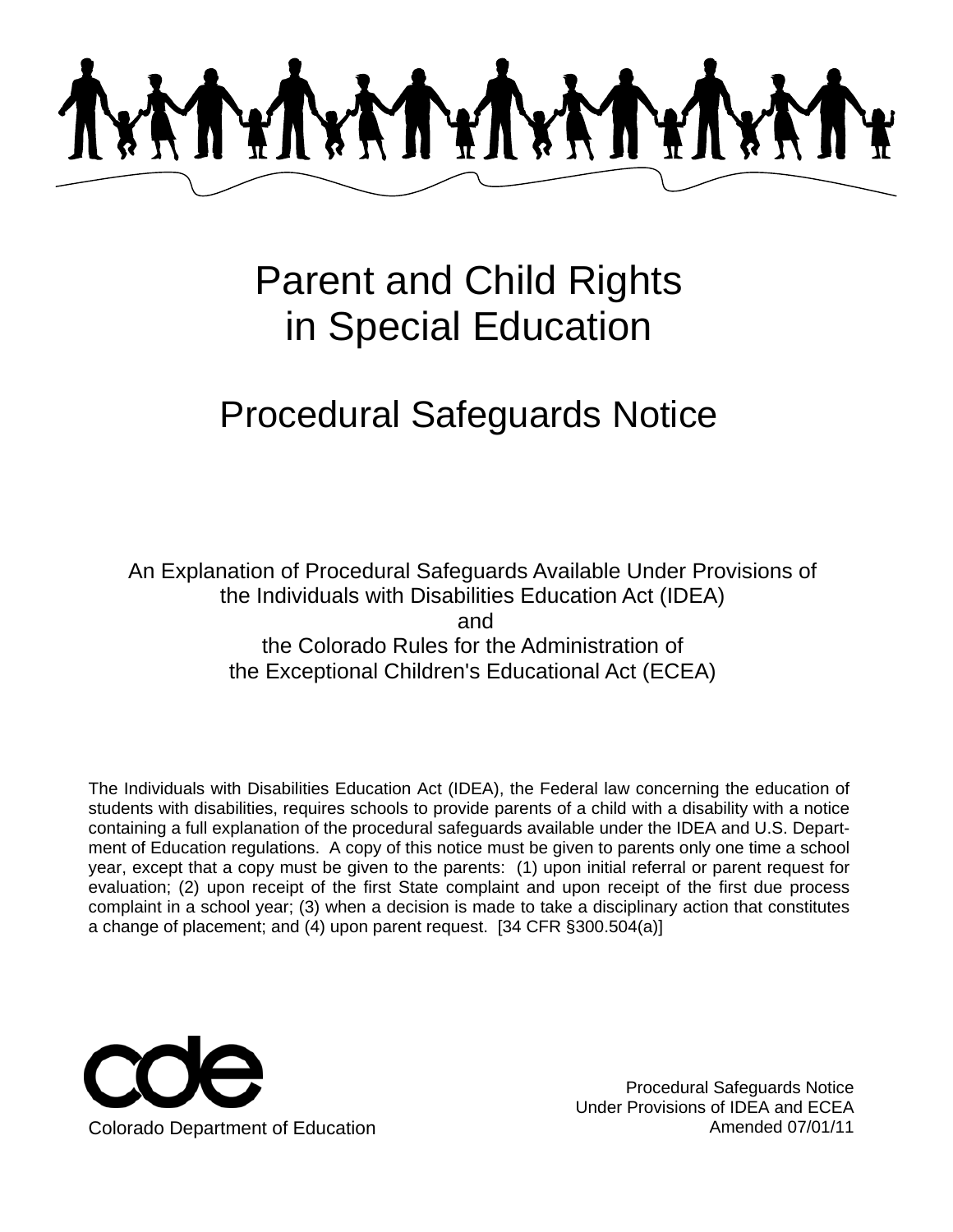### **Table of Contents**

| Difference Between Due Process Hearing Complaint and State Complaint Procedures10 |  |
|-----------------------------------------------------------------------------------|--|
|                                                                                   |  |
|                                                                                   |  |
|                                                                                   |  |
|                                                                                   |  |
|                                                                                   |  |
|                                                                                   |  |
|                                                                                   |  |
| The Child's Placement While the Due Process Complaint and Hearing are Pending 15  |  |
|                                                                                   |  |
|                                                                                   |  |
|                                                                                   |  |
|                                                                                   |  |
|                                                                                   |  |
|                                                                                   |  |
|                                                                                   |  |
|                                                                                   |  |
|                                                                                   |  |
|                                                                                   |  |
|                                                                                   |  |
|                                                                                   |  |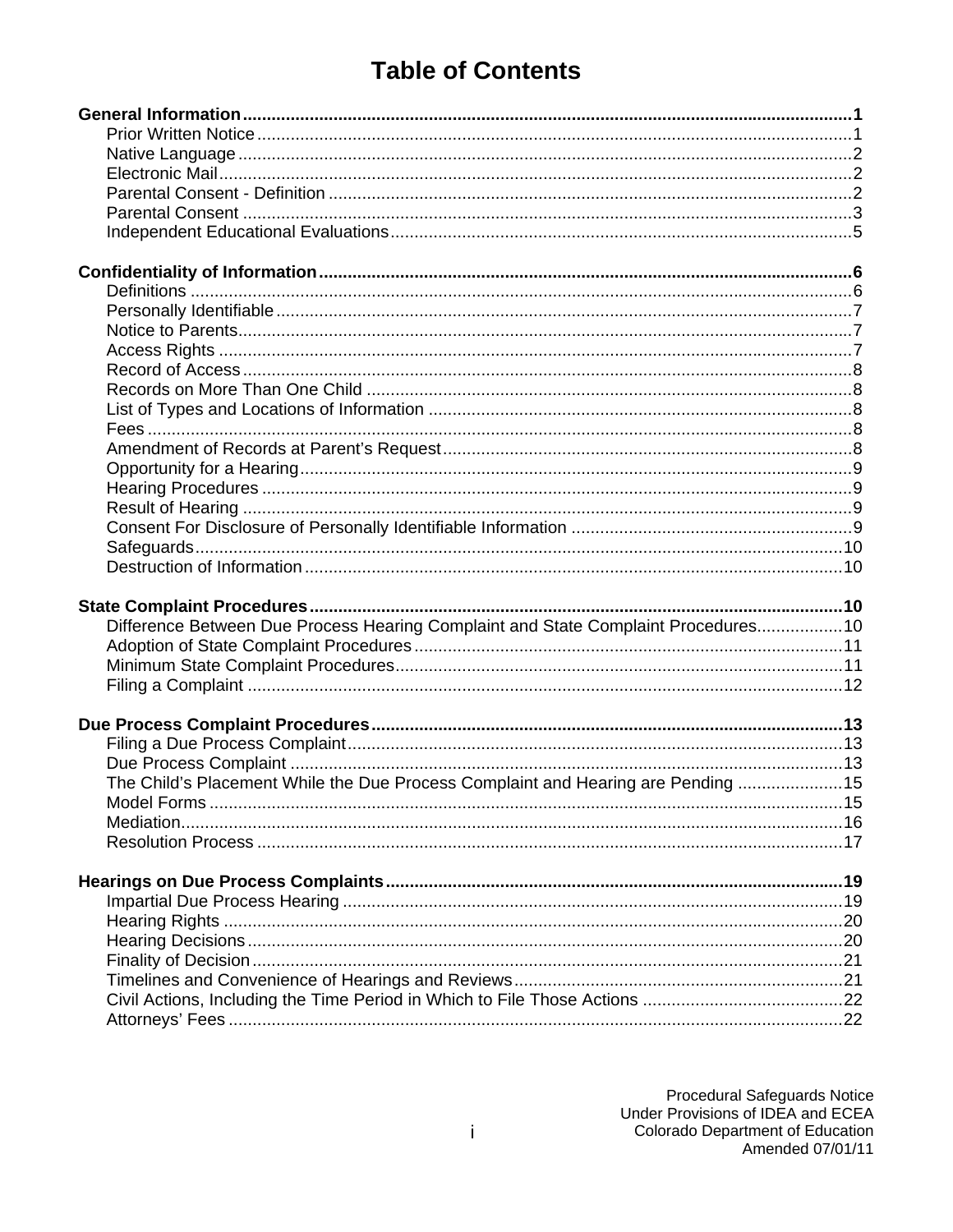| Protections for Children Not Yet Eligible for Special Education and Related Services28    |  |
|-------------------------------------------------------------------------------------------|--|
|                                                                                           |  |
| Requirements for Unilateral Placement by Parents of Children in Private Schools at Public |  |
|                                                                                           |  |
|                                                                                           |  |

#### **Parent Resources**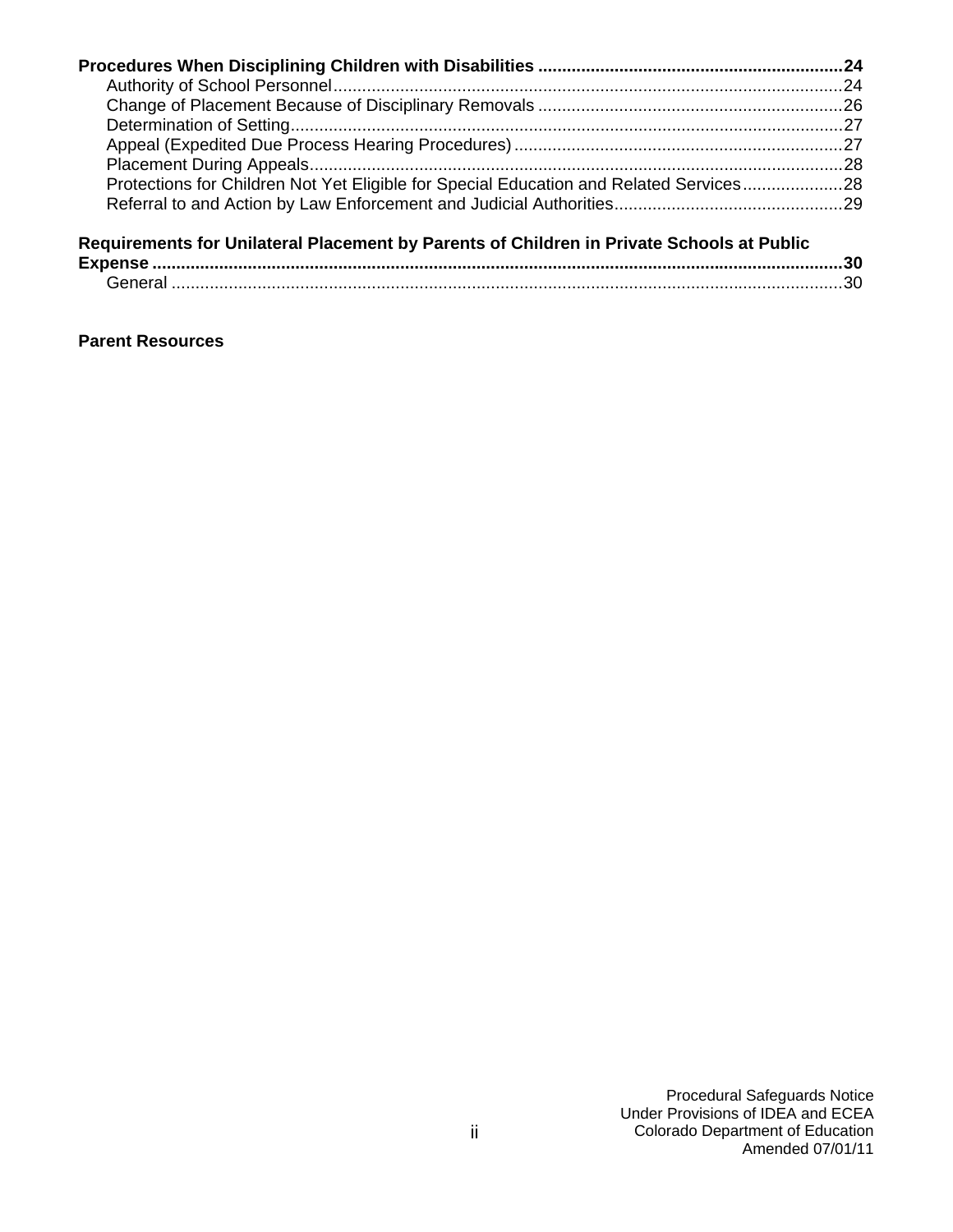### **GENERAL INFORMATION**

### **PRIOR WRITTEN NOTICE**

34 CFR §300.503

### **Notice**

The Administrative Unit<sup>1</sup> or State Operated Program<sup>2</sup> must give you written notice (provide you certain information in writing), whenever it:

- 1. Proposes to initiate or to change the identification, evaluation, or educational placement of your child, or the provision of a free appropriate public education (FAPE) to your child; **or**
- 2. Refuses to initiate or to change the identification, evaluation, or educational placement of your child, or the provision of FAPE to your child.

### **Content of notice**

The written notice must:

- 1. Describe the action that the administrative unit<sup>3</sup> proposes or refuses to take;
- 2. Explain why the administrative unit is proposing or refusing to take the action;
- 3. Describe each evaluation procedure, assessment, record, or report the administrative unit used in deciding to propose or refuse the action;
- 4. Include a statement that you have protections under the procedural safeguards provisions in Part B of the Individuals with Disabilities Education Act (IDEA);
- 5. Tell you how you can obtain a description of the procedural safeguards if the action that the administrative unit is proposing or refusing is not an initial referral for evaluation;
- 6. Include resources for you to contact for help in understanding Part B of the IDEA;
- 7. Describe any other choices that your child's individualized education program (IEP) Team considered and the reasons why those choices were rejected; **and**
- 8. Provide a description of other reasons why the administrative unit proposed or refused the action.

### **Notice in understandable language**

The notice must be:

- 1. Written in language understandable to the general public; **and**
- 2. Provided in your native language or other mode of communication you use, unless it is clearly not feasible to do so.

 $\overline{a}$  $1$  An administrative unit means a school district, board of cooperative services, or the state charter school institute, that is providing educational services to exceptional children.

<sup>2</sup> State-Operated Program means an approved school program supervised by the Department and operated by the Colorado School for the Deaf and the Blind, the Department of Corrections, or the Department of Human Services, including but not limited to the Division of Youth Corrections and the Mental Health Institutes at Fort Logan and Pueblo.

 $3$  For purposes of this document, whenever the term "Administrative Unit" is used it also means the State Operated Programs.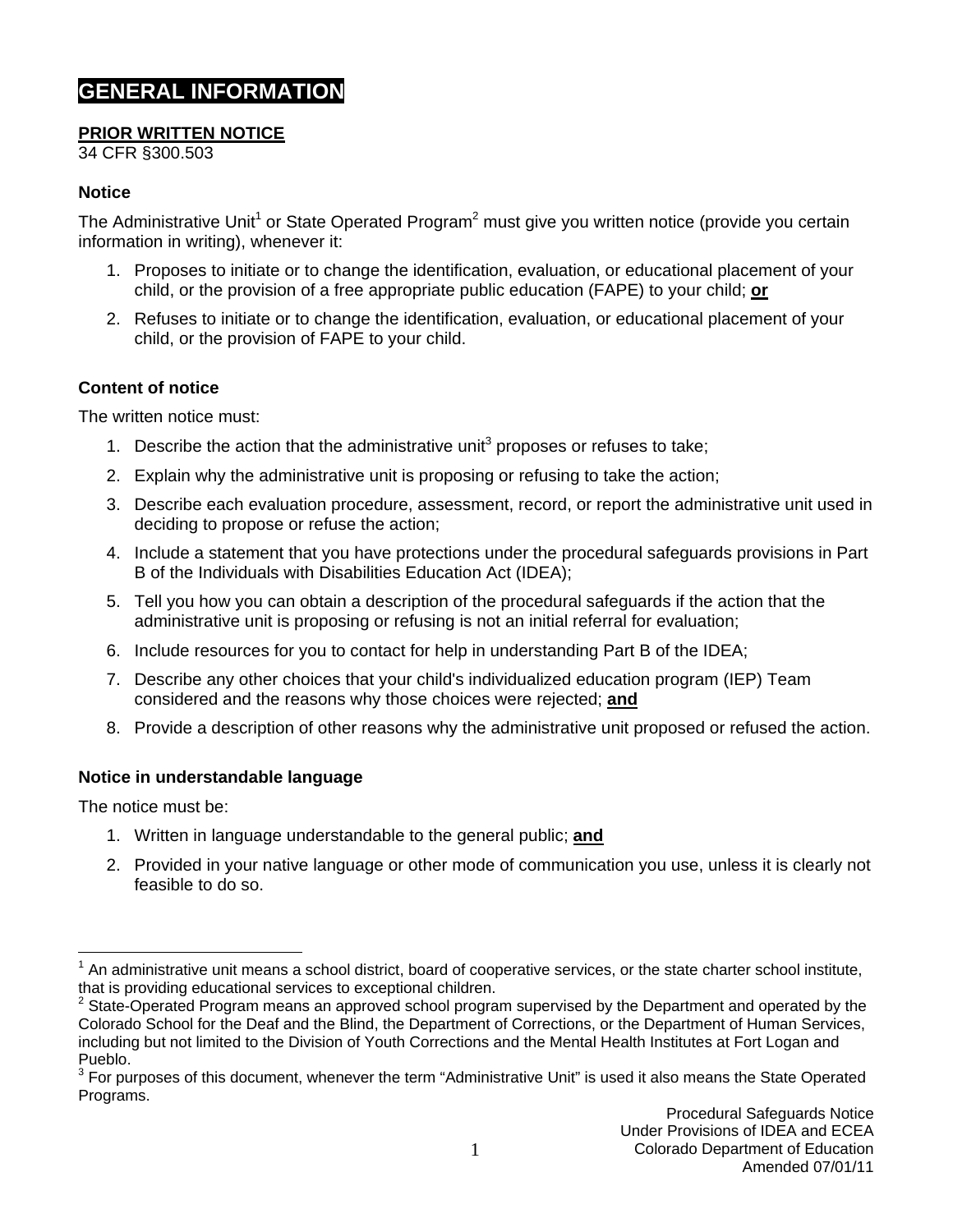If your native language or other mode of communication is not a written language, the administrative unit must ensure that:

- 1. The notice is translated for you orally by other means in your native language or other mode of communication;
- 2. You understand the content of the notice; **and**
- 3. There is written evidence that 1 and 2 have been met.

### **NATIVE LANGUAGE**

#### 34 CFR §300.29

**Native language**, when used with an individual who has limited English proficiency, means the following:

- 1. The language normally used by that person, or, in the case of a child, the language normally used by the child's parents;
- 2. In all direct contact with a child (including evaluation of the child), the language normally used by the child in the home or learning environment.

For a person with deafness or blindness, or for a person with no written language, the mode of communication is what the person normally uses (such as sign language, Braille, or oral communication).

### **ELECTRONIC MAIL**

### 34 CFR §300.505

If the administrative unit offers parents the choice of receiving documents by e-mail, you may choose to receive the following by e-mail:

- 1. Prior written notice;
- 2. Procedural safeguards notice; **and**
- 3. Notices related to a due process complaint.

### **PARENTAL CONSENT - DEFINITION**

34 CFR §300.9

### **Consent** means:

- 1. You have been fully informed in your native language or other mode of communication (such as sign language, Braille, or oral communication) of all information about the action for which you are giving consent;
- 2. You understand and agree in writing to that action, and the consent describes that action and lists the records (if any) that will be released and to whom;
- 3. You understand that your consent is voluntary, you may revoke (withdraw) your consent at anytime, but your revocation of consent does not negate (undo) an action that has occurred after you gave your consent and before you revoked it;
- 4. If you revoke (cancel) your consent in writing to your child's receipt of special education services *after* your child has begun receiving special education and related services, the administrative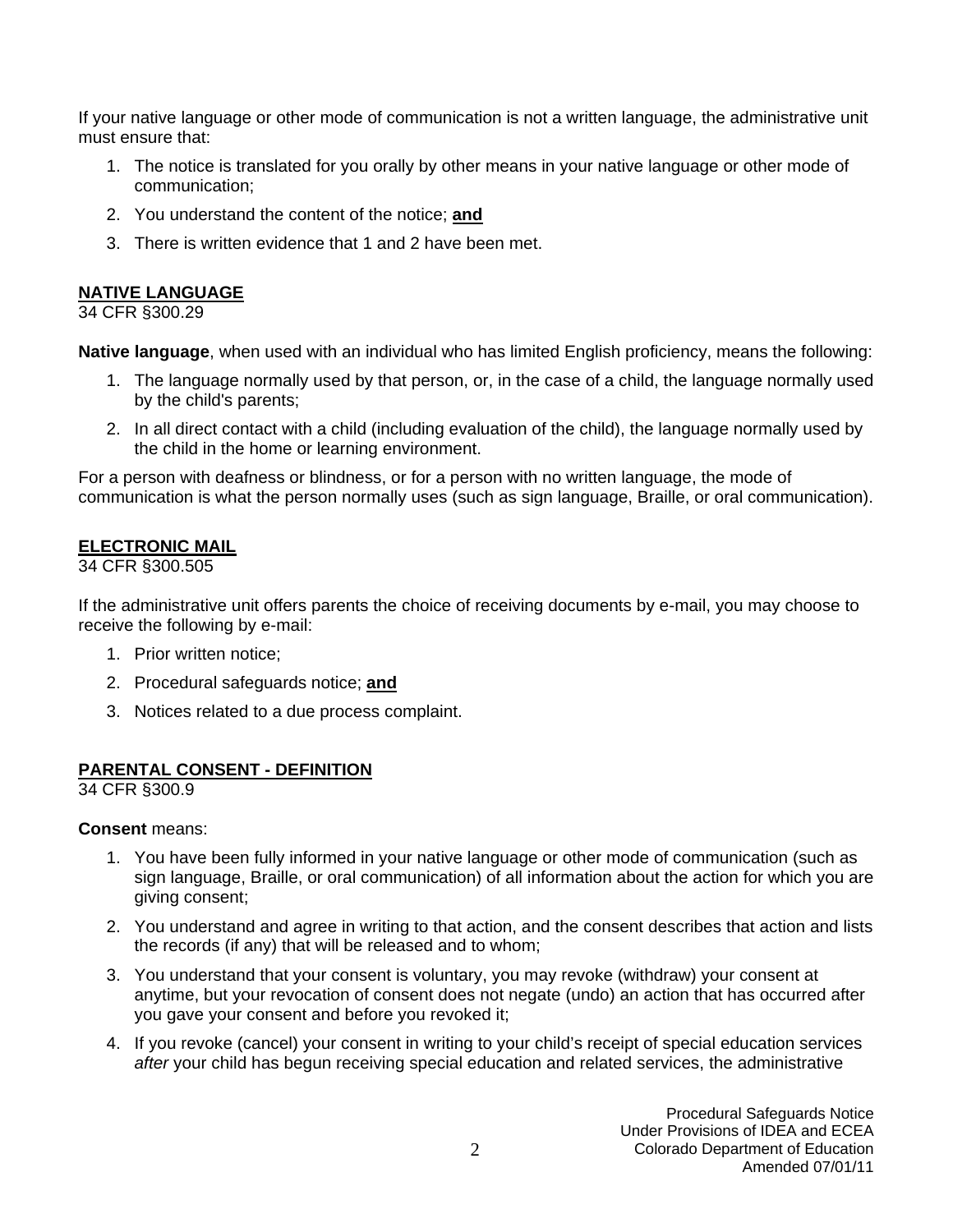unit is not required to amend (change) your child's education records to remove any references that your child received special education and related services.

### **PARENTAL CONSENT**

34 CFR §300.300

### **Consent for initial evaluation**

The administrative unit cannot conduct an initial evaluation of your child to determine whether your child is eligible under Part B of the IDEA to receive special education and related services without first providing you with prior written notice of the proposed action and obtaining your consent as described under the headings **Prior Written Notice** and **Parental Consent**.

The administrative unit must make reasonable efforts to obtain your informed consent for an initial evaluation to decide whether your child is a child with a disability.

Your consent for initial evaluation does not mean that you have also given your consent for the administrative unit to start providing special education and related services to your child.

The administrative unit may not use your refusal to consent to one service or activity related to the initial evaluation as a basis for denying you or your child any other service, benefit, or activity unless another Part B requirement requires the administrative to do so.

If your child is enrolled in public school or you are seeking to enroll your child in a public school and you have refused to provide consent or failed to respond to a request to provide consent for an initial evaluation, the administrative unit may, but is not required to, seek to conduct an initial evaluation of your child by utilizing IDEA's mediation or due process complaint, resolution meeting, and impartial due process hearing procedures (unless required to do so or prohibited from doing so under State law). The administrative unit will not violate its obligations to locate, identify and evaluate your child if it does not pursue an evaluation of your child in these circumstances, unless State law requires it to pursue the evaluation.

### **Special rules for initial evaluation of wards of the State**

If a child is a ward of the State and is not living with his/her parent —

The administrative unit does not need consent from the parent for an initial evaluation to determine if the child is a child with a disability if:

- 1. Despite reasonable efforts to do so, the administrative unit cannot find the child's parent;
- 2. The rights of the parents have been terminated in accordance with State law; **or**
- 3. A judge has assigned the right to make educational decisions and to consent for an initial evaluation to an individual other than the parent.

Ward of the State, as used in the IDEA, means a child who, as determined by the State where the child lives, is:

- 1. A foster child;
- 2. Considered a ward of the State under State law; **or**
- 3. In the custody of a public child welfare agency.

Ward of the State does not include a foster child who has a foster parent.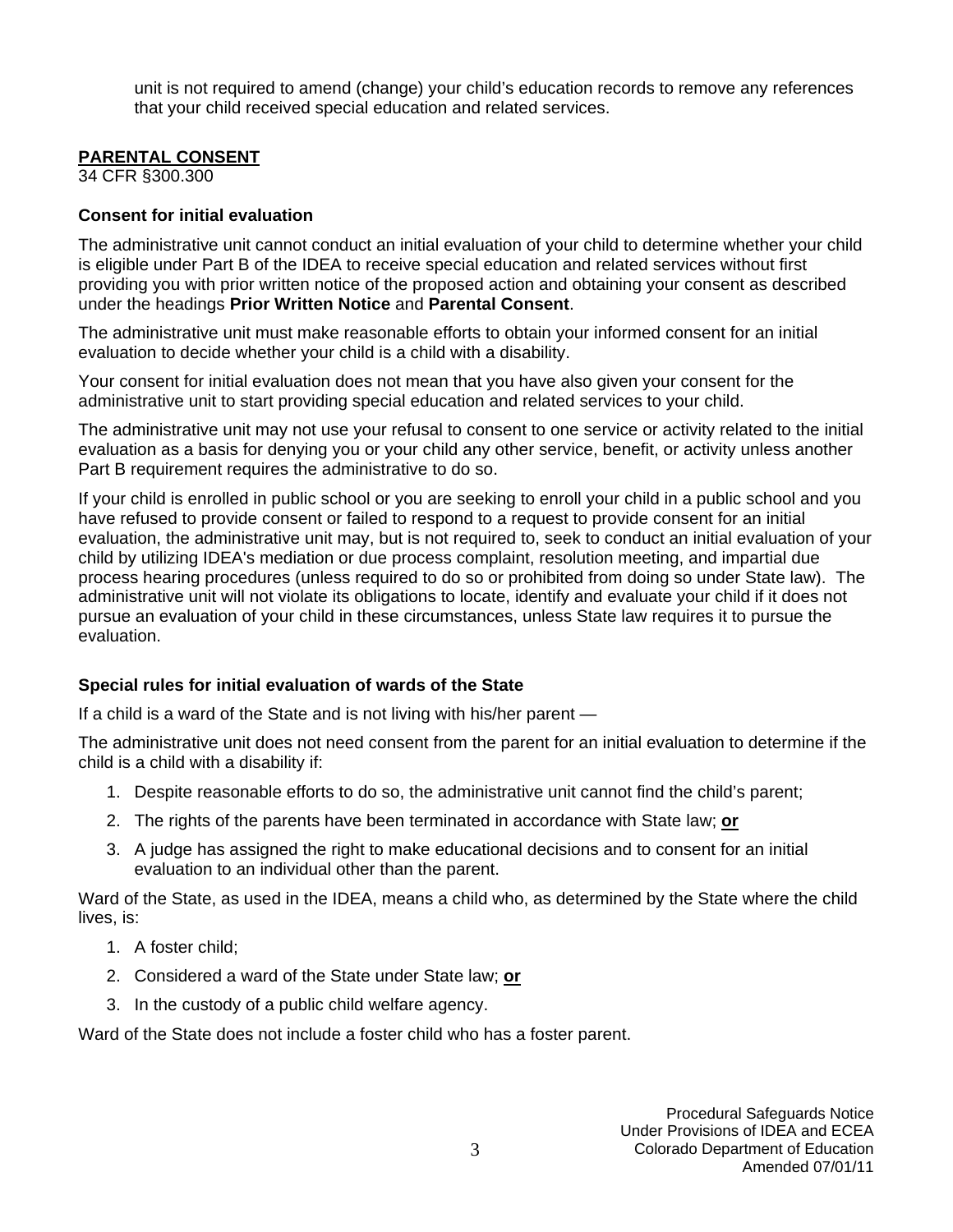### **Parental consent for services**

The administrative unit must obtain your informed consent before providing special education and related services to your child for the first time.

The administrative unit must make reasonable efforts to obtain your informed consent before providing special education and related services to your child for the first time.

If you do not respond to a request to provide your consent for your child to receive special education and related services for the *first time*, or if you refuse to give such consent or later revoke (cancel) your consent in writing, the administrative unit cannot use the procedural safeguards (i.e., mediation procedures, due process complaint, resolution meeting, or an impartial due process hearing) in order to obtain agreement or a ruling that the special education or related services (recommended by the IEP Team) may be provided to your child without your consent.

If you refuse to give your consent for your child to receive special education and related services for the first time, or if you do not respond to a request to provide such consent or later revoke (cancel) your consent in writing and, as a result, the administrative unit does not provide your child with the special education and related service for which it sought your consent, the administrative unit:

- 1. Is not in violation of the requirement to make a free appropriate public education (FAPE) available to your child for its failure to provide those special education and related services to your child; and
- 2. Is not required to have an individualized education program (IEP) meeting or to develop an IEP for your child for the special education or related services for which your consent was requested.

If you revoke (cancel) your consent in writing at any point after your child is first provided special education and related services, the administrative unit may not continue to provide such services, but must provide you with prior written notice, as described under the heading **Prior Written Notice**, before discontinuing those services.

### **Parental consent for reevaluations**

The administrative unit must obtain your informed consent before it reevaluates your child, unless the administrative unit can demonstrate that:

- 1. It took reasonable steps to obtain your consent for your child's reevaluation; **and**
- 2. You did not respond.

If you refuse to consent to your child's reevaluation, the administrative unit may, but is not required to, pursue your child's reevaluation by using the mediation, due process complaint, resolution meeting, and impartial due process hearing procedures to seek to override your refusal to consent to your child's reevaluation. As with initial evaluations, the administrative unit does not violate its obligations under Part B of the IDEA if it declines to pursue the reevaluation in this manner.

### **Documentation of reasonable efforts to obtain parental consent**

The administrative unit must maintain documentation of reasonable efforts to obtain parental consent for initial evaluations, to provide special education and related services for the first time, to reevaluate and to locate parents of wards of the State for initial evaluations. The documentation must include a record of the administrative unit's attempts in these areas, such as:

- 1. Detailed records of telephone calls made or attempted and the results of those calls;
- 2. Copies of correspondence sent to you and any responses received; **and**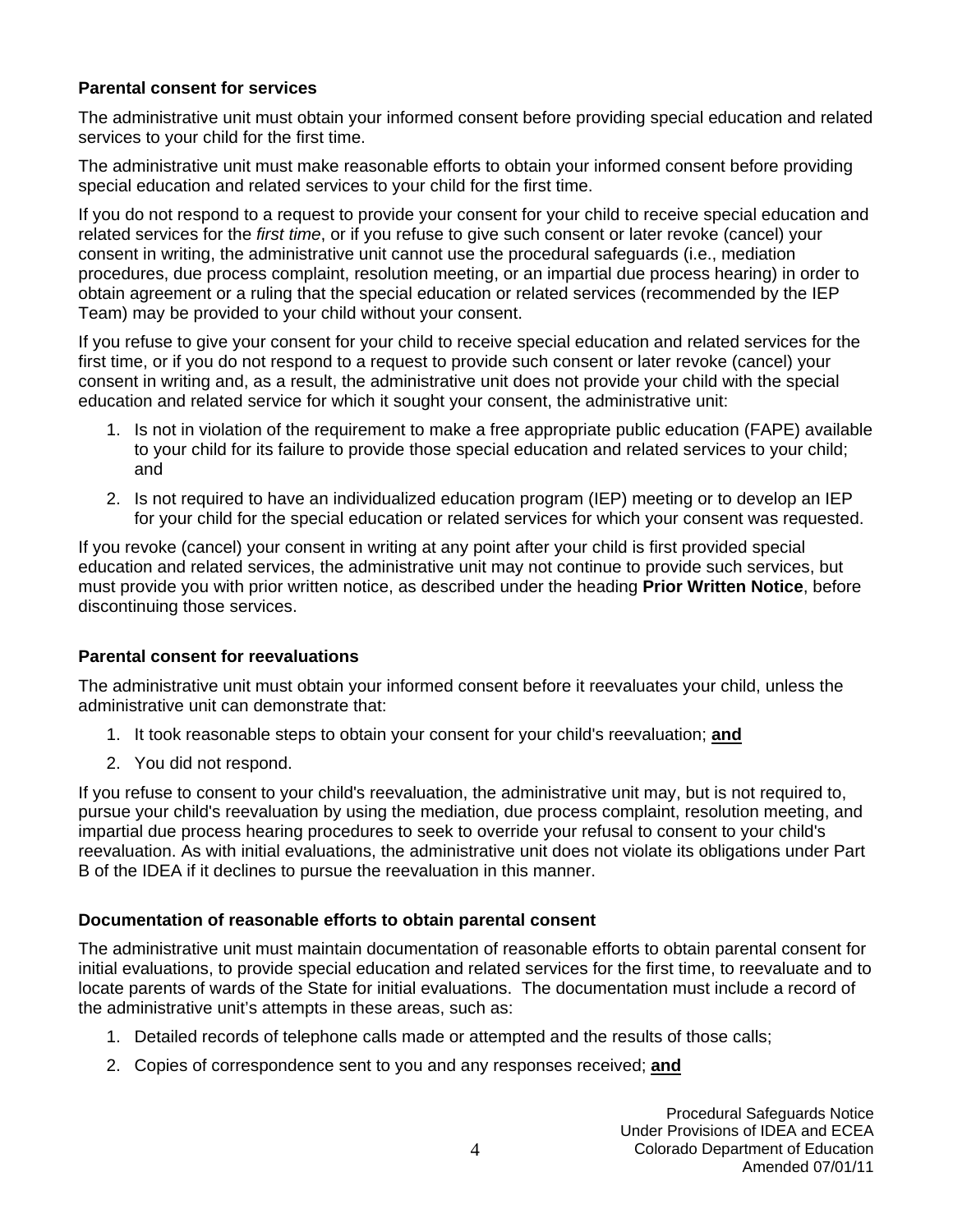3. Detailed records of visits made to your home or place of employment and the results of those visits.

### **Other consent requirements**

Your consent is not required before the administrative unit:

- 1. Reviews existing data as part of your child's evaluation or a reevaluation; or
- 2. Gives your child a test or other evaluation that is given to all children unless, before that test or evaluation, consent is required from all parents of all children.

The administrative unit may not use your refusal to consent to one service or activity to deny you or your child any other service, benefit, or activity.

If you have enrolled your child in a private school at your own expense or if you are home schooling your child, and you do not provide your consent for your child's initial evaluation or your child's reevaluation, or you fail to respond to a request to provide your consent, the administrative unit may not use its consent override procedures (i.e., mediation, due process complaint, resolution meeting, or an impartial due process hearing) and is not required to consider your child as eligible to receive equitable services (i.e., services made available to parentally-placed private school children with disabilities).

### **INDEPENDENT EDUCATIONAL EVALUATIONS**

34 CFR §300.502

### **General**

As described below, you have the right to obtain an independent educational evaluation (IEE) of your child if you disagree with the evaluation of your child that was obtained by the administrative unit.

If you request an IEE, the administrative unit must provide you with information about where you may obtain an IEE and about the administrative unit's criteria that apply to IEEs.

### **Definitions**

**Independent educational evaluation** means an evaluation conducted by a qualified examiner who is not employed by the administrative unit responsible for the education of your child.

**Public expense** means that the administrative unit either pays for the full cost of the evaluation or ensures that the evaluation is otherwise provided at no cost to you, consistent with the provisions of Part B of the IDEA, which allows each State to use whatever State, local, Federal and private sources of support available in the State to meet the requirements of Part B of the Act.

### **Parent right to evaluation at public expense**

You have the right to an IEE of your child at public expense if you disagree with an evaluation of your child obtained by the administrative unit, subject to the following conditions:

- 1. If you request an IEE of your child at public expense, the administrative unit must, without unnecessary delay, either: (a) File a due process complaint to request a hearing to show that its evaluation of your child is appropriate; or (b) Provide an IEE at public expense, unless the administrative unit demonstrates in a hearing that the evaluation of your child that you obtained did not meet the administrative unit's criteria.
- 2. If the administrative unit requests a hearing and the final decision is that the administrative unit's evaluation of your child is appropriate, you still have the right to an IEE, but not at public expense.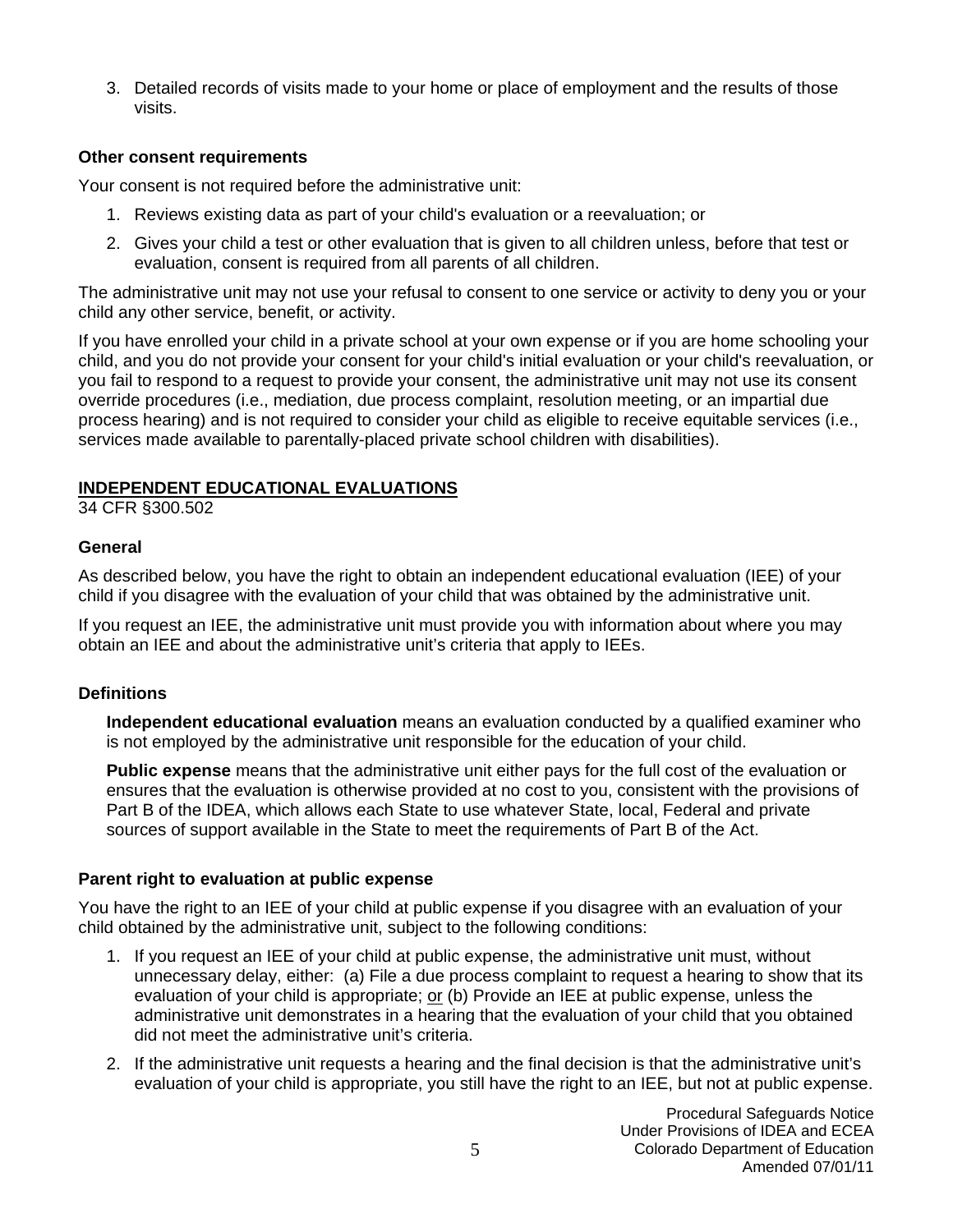3. If you request an IEE of your child, the administrative unit may ask why you object to the evaluation of your child obtained by the administrative unit. However, the administrative unit may not require you to provide an explanation and may not unreasonably delay either providing the IEE of your child at public expense or filing a due process complaint to request a due process hearing to defend the administrative unit's evaluation of your child.

You are entitled to only one independent educational evaluation of your child at public expense each time the administrative unit conducts an evaluation of your child with which you disagree.

### **Parent-initiated evaluations**

If you obtain an independent educational evaluation of your child at public expense or you share with the administrative unit an evaluation of your child that you obtained at private expense:

- 1. The administrative unit must consider the results of the evaluation of your child, if it meets the administrative unit's criteria for IEEs, in any decision made with respect to the provision of a free appropriate public education (FAPE) to your child; **and**
- 2. You or the administrative unit may present the evaluation as evidence at a due process hearing regarding your child.

### **Requests for evaluations by administrative law judges**

If an administrative law judge requests an independent educational evaluation of your child as part of a due process hearing, the cost of the evaluation must be at public expense.

### **Administrative Unit criteria**

If an independent educational evaluation is at public expense, the criteria under which the evaluation is obtained, including the location of the evaluation and the qualifications of the examiner, must be the same as the criteria that the administrative unit uses when it initiates an evaluation (to the extent those criteria are consistent with your right to an independent educational evaluation).

Except for the criteria described above, an administrative unit may not impose conditions or timelines related to obtaining an independent educational evaluation at public expense.

### **CONFIDENTIALITY OF INFORMATION**

### **DEFINITIONS**

34 CFR §300.611

As used under the heading **Confidentiality of Information**:

**Destruction** means physical destruction or removal of personal identifiers from information so that the information is no longer personally identifiable.

**Education records** means the type of records covered under the definition of ''education records'' in 34 CFR Part 99 (the regulations implementing the Family Educational Rights and Privacy Act of 1974, 20 U.S.C. 1232g (FERPA)).

**Participating agency** means any public agency or institution that collects, maintains, or uses personally identifiable information, or from which information is obtained, under Part B of the IDEA.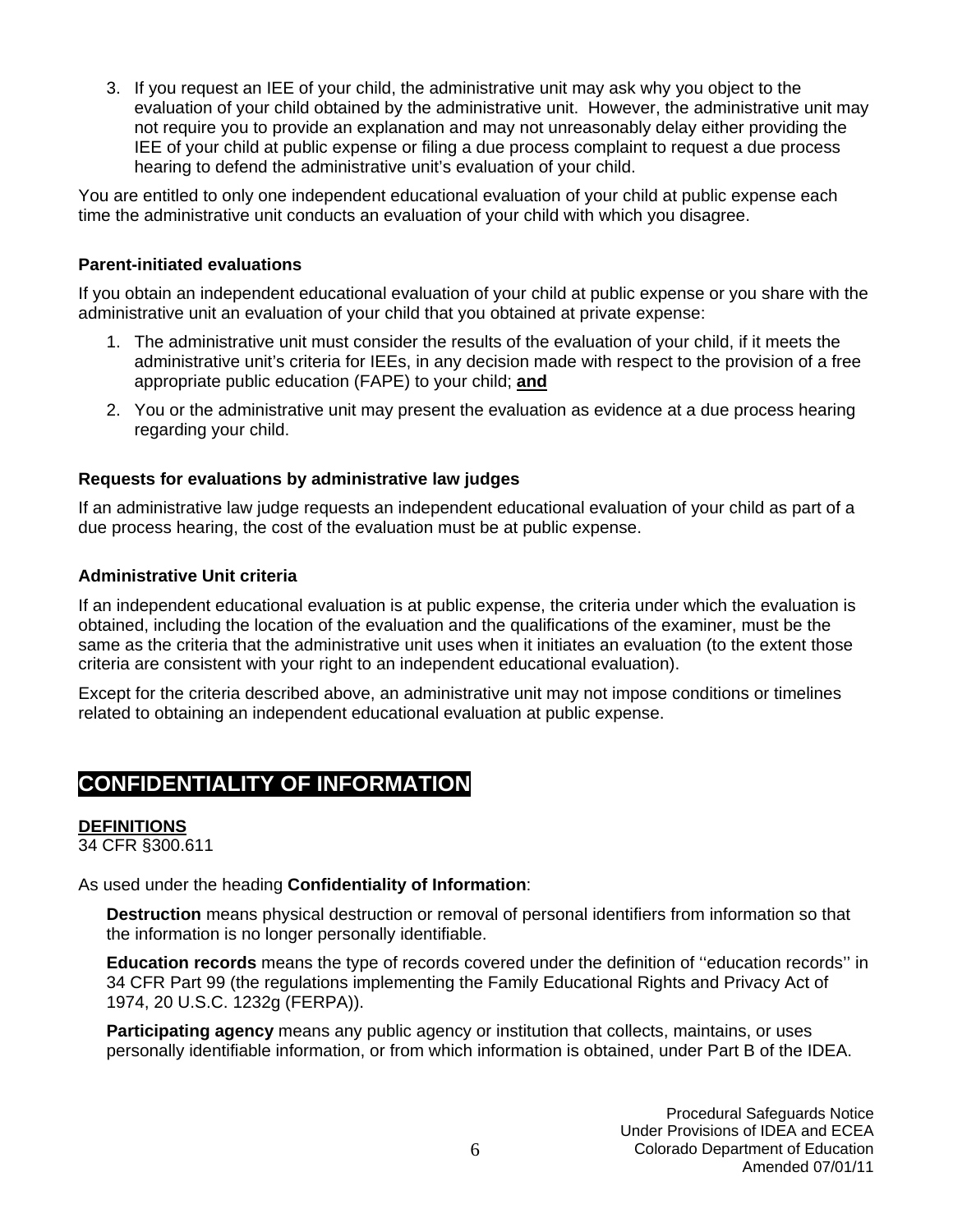### **PERSONALLY IDENTIFIABLE**

34 CFR §300.32

**Personally identifiable** means information that has:

- (a) Your child's name, your name as the parent, or the name of another family member;
- (b) Your child's address;
- (c) A personal identifier, such as your child's social security number or student number; **or**
- (d) A list of personal characteristics or other information that would make it possible to identify your child with reasonable certainty.

### **NOTICE TO PARENTS**

34 CFR §300.612

The Colorado Department of Education (CDE) must give notice that is adequate to fully inform parents about confidentiality of personally identifiable information, including:

- 1. A description of the extent to which the notice is given in the native languages of the various population groups in the State;
- 2. A description of the children on whom personally identifiable information is maintained, the types of information sought, the methods the State intends to use in gathering the information (including the sources from whom information is gathered), and the uses to be made of the information;
- 3. A summary of the policies and procedures that participating agencies must follow regarding storage, disclosure to third parties, retention, and destruction of personally identifiable information; **and**
- 4. A description of all of the rights of parents and children regarding this information, including the rights under the Family Educational Rights and Privacy Act (FERPA) and its implementing regulations in 34 CFR Part 99.

Before any major identification, location, or evaluation activity (also known as "child find"), the notice must be published or announced in newspapers or other media, or both, with circulation adequate to notify parents throughout the State of the activity to locate, identify, and evaluate children in need of special education and related services.

### **ACCESS RIGHTS**

34 CFR §300.613

The participating agency must permit you to inspect and review any education records relating to your child that are collected, maintained, or used by the administrative unit under Part B of the IDEA. The participating agency must comply with your request to inspect and review any education records on your child without unnecessary delay and before any meeting regarding an individualized education program (IEP), or any impartial due process hearing (including a resolution meeting or a hearing regarding discipline), and in no case more than 45 calendar days after you have made a request.

Your right to inspect and review education records includes:

- 1. Your right to a response from the participating agency to your reasonable requests for explanations and interpretations of the records;
- 2. Your right to request that the participating agency provide copies of the records if you cannot effectively inspect and review the records unless you receive those copies; **and**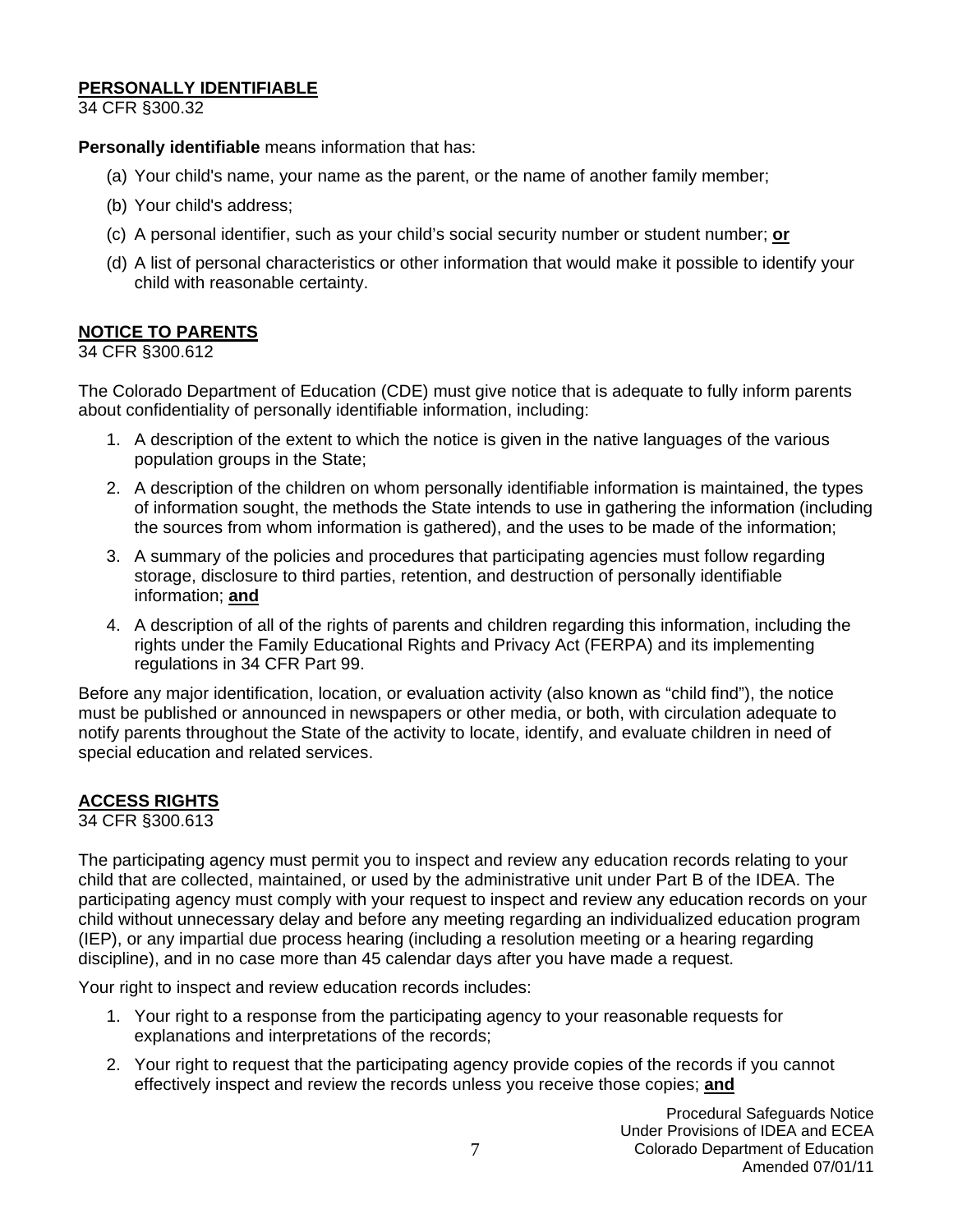3. Your right to have your representative inspect and review the records.

The participating agency may presume that you have authority to inspect and review records relating to your child unless advised that you do not have the authority under applicable State law governing such matters as guardianship, or separation and divorce.

### **RECORD OF ACCESS**

34 CFR §300.614

Each participating agency must keep a record of parties obtaining access to education records collected, maintained, or used under Part B of the IDEA (except access by parents and authorized employees of the participating agency), including the name of the party, the date access was given, and the purpose for which the party is authorized to use the records.

### **RECORDS ON MORE THAN ONE CHILD**

34 CFR §300.615

If any education record includes information on more than one child, the parents of those children have the right to inspect and review only the information relating to their child or to be informed of that specific information.

### **LIST OF TYPES AND LOCATIONS OF INFORMATION**

34 CFR §300.616

On request, each participating agency must provide you with a list of the types and locations of education records collected, maintained, or used by the agency.

### **FEES**

34 CFR §300.617

Each participating agency may charge a fee for copies of records that are made for you under Part B of the IDEA, if the fee does not effectively prevent you from exercising your right to inspect and review those records.

A participating agency may not charge a fee to search for or to retrieve information under Part B of the IDEA.

### **AMENDMENT OF RECORDS AT PARENT'S REQUEST**

34 CFR §300.618

If you believe that information in the education records regarding your child collected, maintained, or used under Part B of the IDEA is inaccurate, misleading, or violates the privacy or other rights of your child, you may request the participating agency that maintains the information to change the information.

The participating agency must decide whether to change the information in accordance with your request within a reasonable period of time of receipt of your request.

If the participating agency refuses to change the information in accordance with your request, it must inform you of the refusal and advise you of the right to a hearing for this purpose as described under the heading **Opportunity For a Hearing**.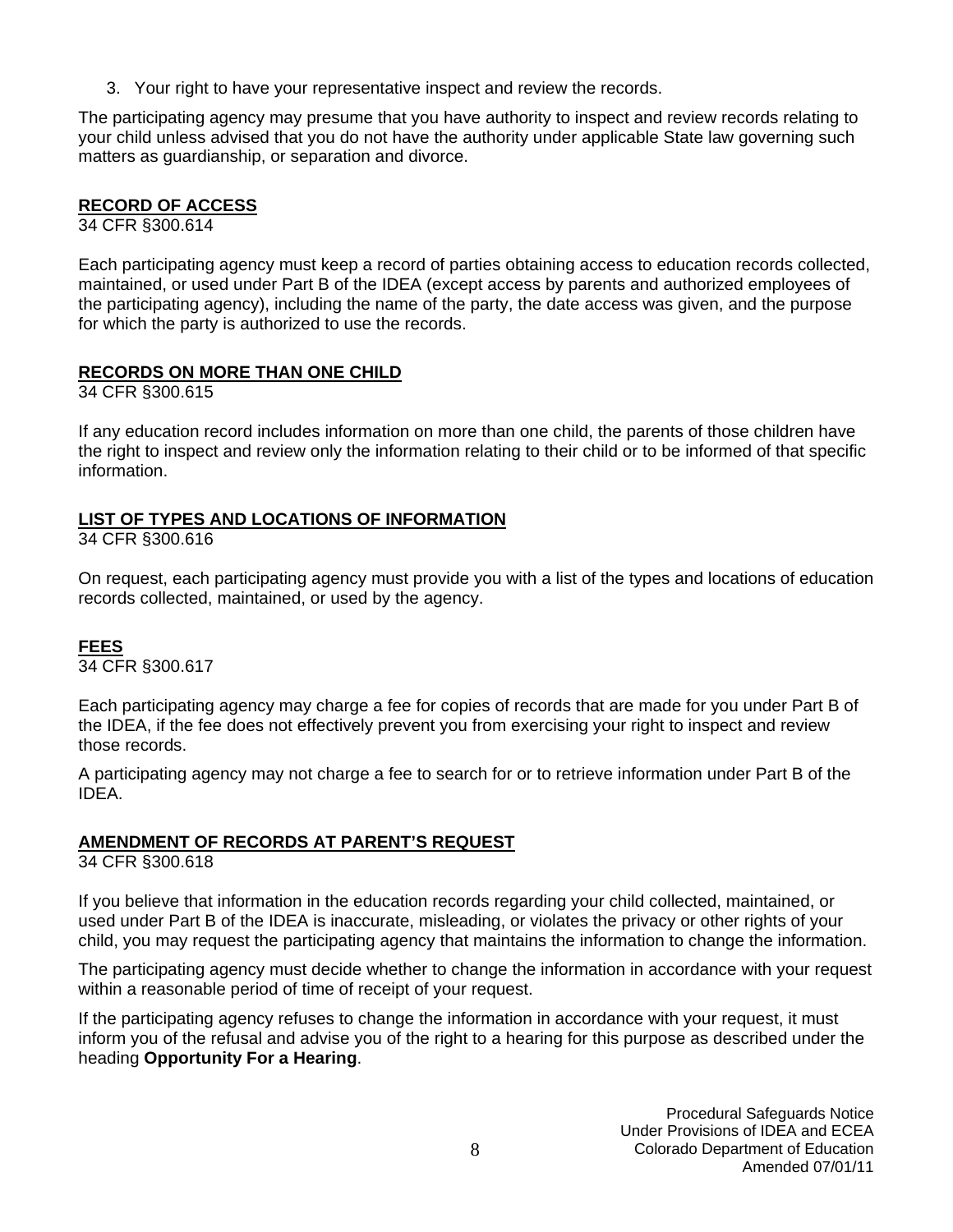### **OPPORTUNITY FOR A HEARING**

34 CFR §300.619

The participating agency must, on request, provide you an opportunity for a hearing to challenge information in education records regarding your child to ensure that it is not inaccurate, misleading, or otherwise in violation of the privacy or other rights of your child.

#### **HEARING PROCEDURES**

34 CFR §300.621

A hearing to challenge information in education records must be conducted according to the procedures for such hearings under the Family Educational Rights and Privacy Act (FERPA).

#### **RESULT OF HEARING**

34 CFR §300.620

If, as a result of the hearing, the participating agency decides that the information is inaccurate, misleading or otherwise in violation of the privacy or other rights of your child, it must change the information accordingly and inform you in writing.

If, as a result of the hearing, the participating agency decides that the information is not inaccurate, misleading, or otherwise in violation of the privacy or other rights of your child, it must inform you of your right to place in the records that it maintains on your child a statement commenting on the information or providing any reasons you disagree with the decision of the participating agency.

Such an explanation placed in the records of your child must:

- 1. Be maintained by the participating agency as part of the records of your child as long as the record or contested portion is maintained by the participating agency; **and**
- 2. If the participating agency discloses the records of your child or the challenged portion to any party, the explanation must also be disclosed to that party.

### **CONSENT FOR DISCLOSURE OF PERSONALLY IDENTIFIABLE INFORMATION** 34 CFR §300.622

Unless the information is contained in education records, and the disclosure is authorized without parental consent under the Family Educational Rights and Privacy Act (FERPA), your consent must be obtained before personally identifiable information is disclosed to parties other than officials of participating agencies. Except under the circumstances specified below, your consent is not required before personally identifiable information is released to officials of participating agencies for purposes of meeting a requirement of Part B of the IDEA.

Your consent, or consent of an eligible child who has reached the age of majority under State law, must be obtained before personally identifiable information is released to officials of participating agencies providing or paying for transition services.

If your child is in, or is going to go to, a private school that is not located in the same administrative unit you reside in, your consent must be obtained before any personally identifiable information about your child is released between officials in the administrative unit where the private school is located and officials in the administrative unit where you reside.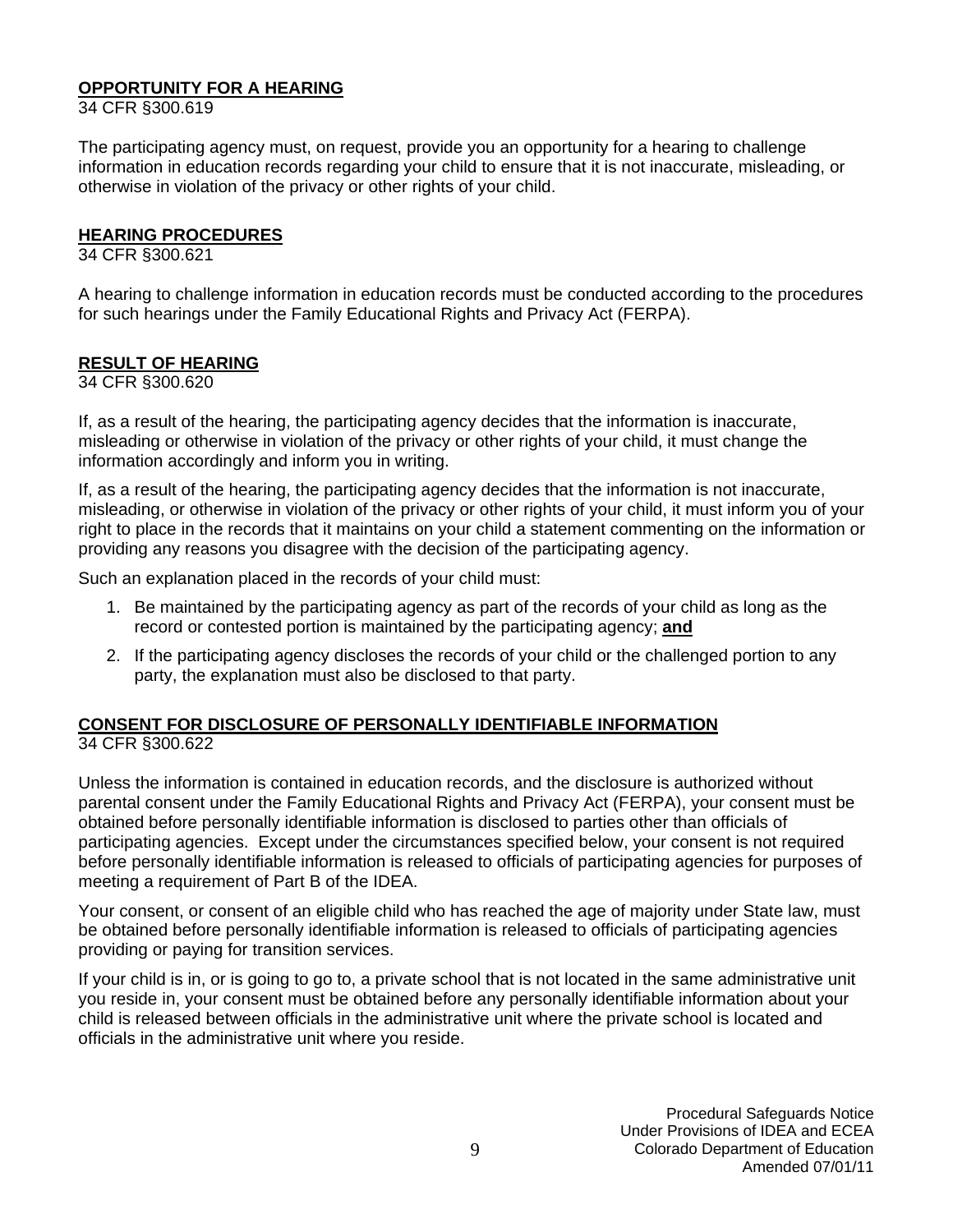### **SAFEGUARDS**

34 CFR §300.623

Each participating agency must protect the confidentiality of personally identifiable information at collection, storage, disclosure, and destruction stages.

One official at each participating agency must assume responsibility for ensuring the confidentiality of any personally identifiable information.

All persons collecting or using personally identifiable information must receive training or instruction regarding your State's policies and procedures regarding confidentiality under Part B of the IDEA and the Family Educational Rights and Privacy Act (FERPA).

Each participating agency must maintain, for public inspection, a current listing of the names and positions of those employees within the agency who may have access to personally identifiable information.

### **DESTRUCTION OF INFORMATION**

34 CFR §300.624

The administrative unit must inform you when personally identifiable information collected, maintained, or used is no longer needed to provide educational services to your child.

The information must be destroyed at your request. However, a permanent record of your child's name, address, and phone number, his or her grades, attendance record, classes attended, grade level completed, and year completed may be maintained without time limitation.

### **STATE COMPLAINT PROCEDURES**

### **DIFFERENCE BETWEEN DUE PROCESS HEARING COMPLAINT AND STATE COMPLAINT PROCEDURES**

The regulations for Part B of IDEA set forth separate procedures for State complaints and for due process complaints. As explained below, any individual or organization may file a signed, written State complaint alleging a violation of any Part B requirement by an administrative unit or the Colorado Department of Education (CDE). Only a parent or an administrative unit may file a due process complaint on any matter relating to a proposal or a refusal to initiate or change the identification, evaluation or educational placement of a child with a disability, or the provision of a free appropriate public education (FAPE) to the child. Generally, CDE's State Complaints Officer must resolve a State complaint within a 60-calendar-day timeline, unless the timeline is properly extended. In contrast, an administrative law judge (ALJ) must resolve a due process complaint (if not resolved through a resolution meeting or through mediation) and issue a written decision within 45-calendar-days after the end of the resolution period, as described in this document under the heading **Resolution Process**. At the request of one of the parties, the ALJ may grant a specific extension of the due process complaint timeline. The State complaint, the due process complaint, resolution meetings and due process hearing procedures are described more fully, below.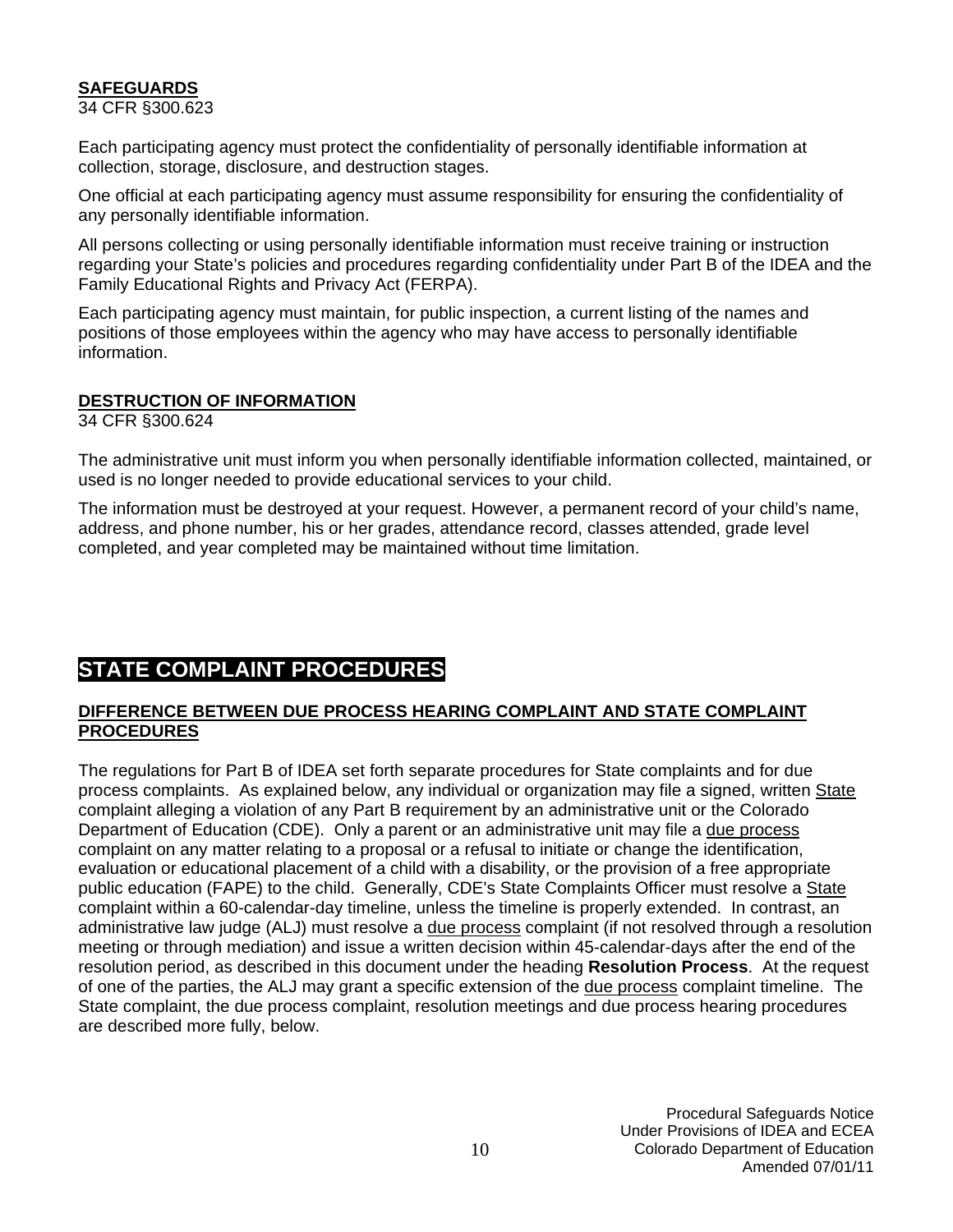### **ADOPTION OF STATE COMPLAINT PROCEDURES**

34 CFR §300.151

### **General**

The CDE must have written procedures for:

- 1. Resolving any complaint, including a complaint filed by an organization or individual from another State;
- 2. The filing of a complaint with the CDE; and
- 3. Widely disseminating the State complaint procedures to parents and other interested individuals, including parent training and information centers, protection and advocacy agencies, independent living centers, and other appropriate entities.

### **Remedies for denial of appropriate services**

In resolving a State complaint in which the CDE has found a failure to provide appropriate services, the CDE must address:

- 1. The failure to provide appropriate services, including corrective action appropriate to address the needs of the child; **and**
- 2. The appropriate future provision of services for all children with disabilities.

### **MINIMUM STATE COMPLAINT PROCEDURES**

34 CFR §300.152

### **Time limit; minimum procedures**

The CDE must include in its State complaint procedures a time limit of 60 calendar days after a complaint is filed to:

- 1. Carry out an independent on-site investigation, if the CDE determines that an investigation is necessary;
- 2. Give the complainant the opportunity to submit additional information, either orally or in writing, about the allegations in the complaint;
- 3. Provide the administrative unit with the opportunity to respond to the complaint, including, at a minimum: (a) at the option of the agency, a proposal to resolve the complaint; **and** (b) an opportunity for a parent who has filed a complaint and the agency to agree voluntarily to engage in mediation;
- 4. Review all relevant information and make an independent determination as to whether the administrative unit is violating a requirement of Part B of the IDEA; **and**
- 5. Issue a written decision to the complainant that addresses each allegation in the complaint and contains: (a) findings of fact and conclusions; **and** (b) the reasons for the CDE's final decision.

### **Time extension; final decision; implementation**

The CDE's procedures described above also must:

1. Permit an extension of the 60 calendar-day time limit only if: (a) exceptional circumstances exist with respect to a particular State complaint; **or** (b) you and the administrative unit or other public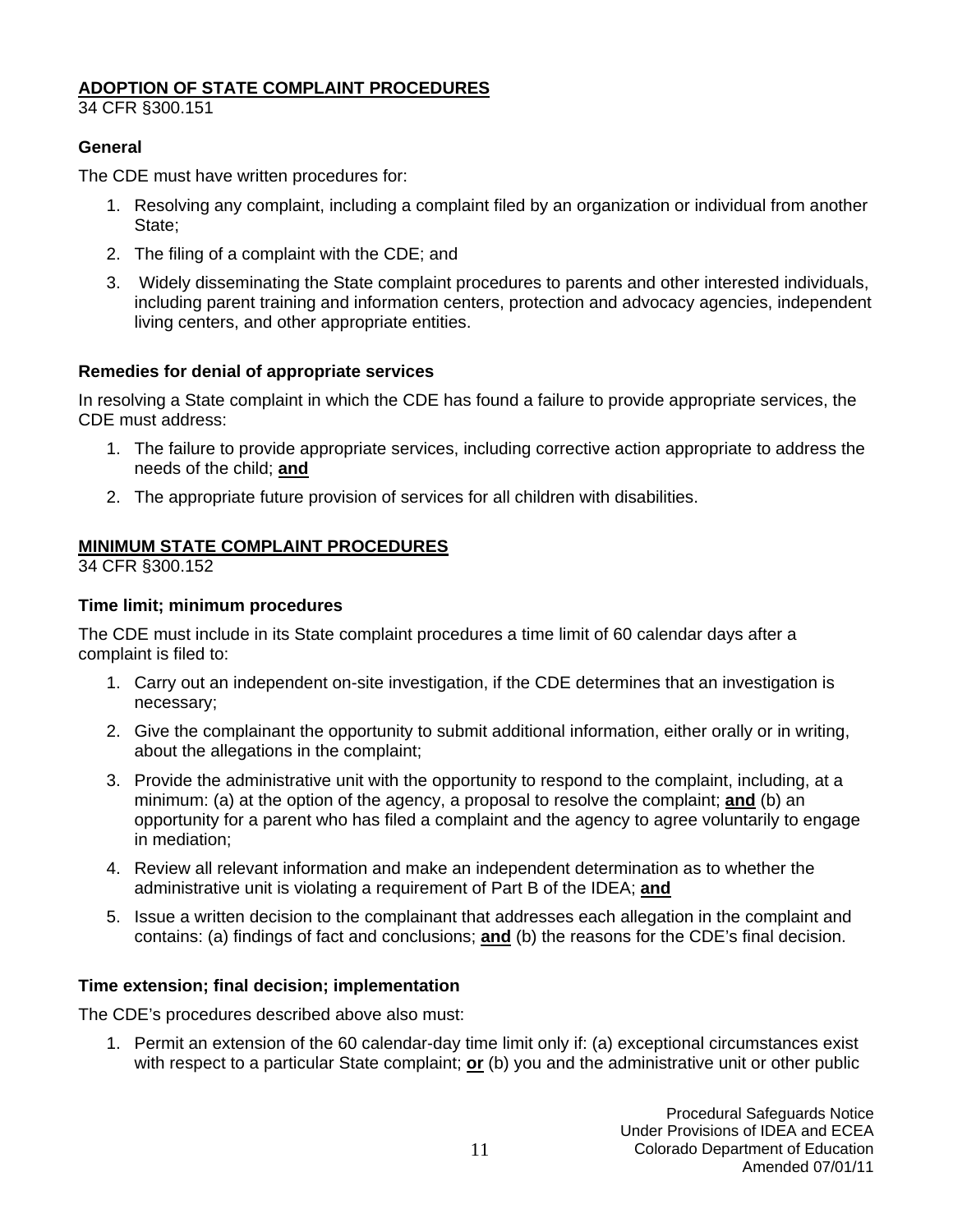agency involved voluntarily agree to extend the time to resolve the matter through mediation or alternative means of dispute resolution.

2. Include procedures for effective implementation of the CDE's final decision, if needed, including: (a) technical assistance activities; (b) negotiations; **and** (c) corrective actions to achieve compliance.

### **State complaints and due process hearings**

If a written State complaint is received that is also the subject of a due process hearing as described below under the heading **Filing a Due Process Complaint**, or the State complaint contains multiple issues of which one or more are part of such a hearing, the State must set aside the State complaint, or any part of the State complaint that is being addressed in the due process hearing until the hearing is over. Any issue in the State complaint that is not a part of the due process hearing must be resolved using the time limit and procedures described above.

If an issue raised in a State complaint has previously been decided in a due process hearing involving the same parties (you and the administrative unit), then the due process hearing decision is binding on that issue and the CDE must inform the complainant that the decision is binding.

A complaint alleging an administrative unit's failure to implement a due process hearing decision must be resolved by the CDE.

#### **FILING A COMPLAINT**

34 CFR §300.153

An organization or individual may file a signed written State complaint under the procedures described above.

The State complaint must include:

- 1. A statement that an administrative unit has violated a requirement of Part B of the IDEA or its regulations;
- 2. The facts on which the statement is based;
- 3. The signature and contact information for the party filing the complaint; and
- 4. If alleging violations regarding a specific child:
	- (a) The name of the child and address of the residence of the child;
	- (b) The name of the school the child is attending;
	- (c) In the case of a homeless child or youth, available contact information for the child, and the name of the school the child is attending;
	- (d) A description of the nature of the problem of the child, including facts relating to the problem; **and**
	- (e) A proposed resolution of the problem to the extent known and available to the party filing the complaint at the time the complaint is filed.

The complaint must allege a violation that occurred not more than one year prior to the date that the complaint is received as described under the heading **Adoption of State Complaint Procedures**.

The party filing the State complaint must forward a copy of the complaint to the administrative unit serving the child at the same time the party files the complaint with the CDE.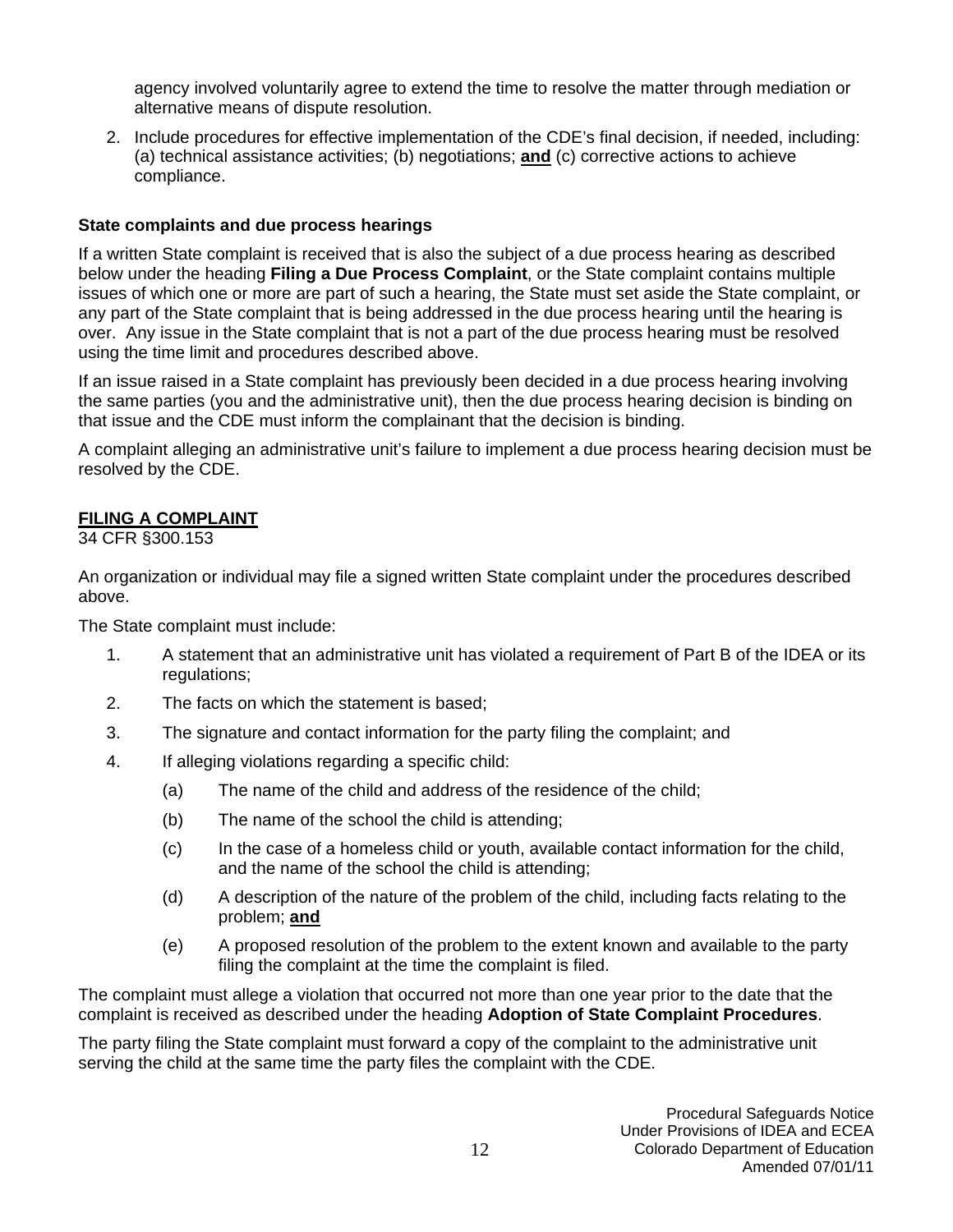You may obtain additional information regarding CDE's State Complaint procedures and forms by calling CDE's Exceptional Student Leadership Unit at (303)866-6694 or going to the CDE Dispute Resolution Web Page: http://www.cde.state.co.us/spedlaw/info.htm.

### **DUE PROCESS COMPLAINT PROCEDURES**

### **FILING A DUE PROCESS COMPLAINT**

34 CFR §300.507

### **General**

You or the administrative unit may file a due process complaint on any matter relating to a proposal or a refusal to initiate or change the identification, evaluation or educational placement of your child, or the provision of a free appropriate public education (FAPE) to your child.

The due process complaint must allege a violation that happened not more than two years before you or the administrative unit knew or should have known about the alleged action that forms the basis of the due process complaint.

The above timeline does not apply to you if you could not file a due process complaint within the timeline because:

- 1. The administrative unit specifically misrepresented that it had resolved the issues identified in the complaint; **or**
- 2. The administrative unit withheld information from you that it was required to provide you under Part B of the IDEA.

### **Information for parents**

The administrative unit must inform you of any free or low-cost legal and other relevant services available in the area if you request the information, or if you or the administrative unit file a due process complaint.

### **DUE PROCESS COMPLAINT**

34 CFR §300.508

### **General**

In order to request a hearing, you or the administrative unit (or your attorney or the administrative unit's attorney) must submit a due process complaint to the other party. That complaint must contain all of the content listed below and must be kept confidential.

You or the administrative unit, whichever one filed the complaint, must also provide the Colorado Department of Education (CDE) with a copy of the complaint.

### **Content of the complaint**

The due process complaint must include:

- 1. The name of the child;
- 2. The address of the child's residence;
- 3. The name of the child's school;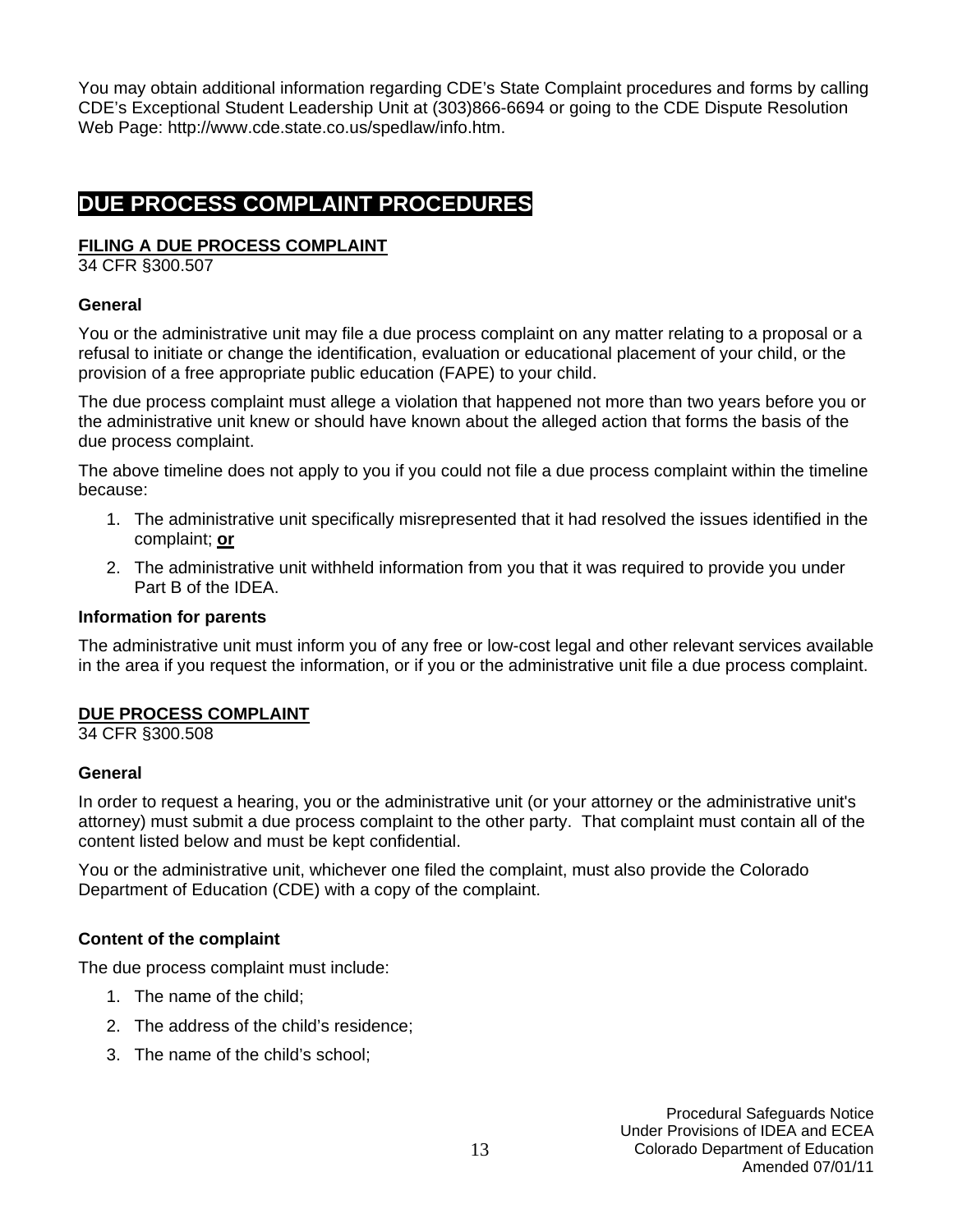- 4. If the child is a homeless child or youth, the child's contact information and the name of the child's school;
- 5. A description of the nature of the problem of the child relating to the proposed or refused action, including facts relating to the problem; **and**
- 6. A proposed resolution of the problem to the extent known and available to you or the administrative unit at the time.

### **Notice required before a hearing on a due process complaint**

You or the administrative unit may not have a due process hearing until you or the administrative unit (or your attorney or the administrative unit's attorney), files a due process complaint that includes the information listed above.

### **Sufficiency of complaint**

In order for a due process complaint to go forward, it must be considered sufficient. The due process complaint will be considered sufficient (to have met the content requirements described above) unless the party receiving the due process complaint (you or the administrative unit) notifies the assigned administrative law judge (ALJ) and the other party in writing, within 15 calendar days of receiving the complaint, that the receiving party believes that the due process complaint does not meet the requirements listed above.

Within five calendar days of receiving notification that you or the administrative unit considers a due process complaint insufficient, the ALJ must decide if the due process complaint meets the requirements listed above, and notify you and the administrative unit in writing immediately.

### **Complaint amendment**

You or the administrative unit may amend (make changes to) the complaint only if:

- 1. The other party consents in writing to the changes and is given the chance to resolve the due process complaint through a resolution meeting, described below; **or**
- 2. No later than five days before the due process hearing begins, the ALJ grants permission to amend the complaint.

If the complaining party (you or the administrative unit) makes amendments to the due process complaint, the timelines for the resolution meeting (within 15 calendar days of receiving the complaint) and the time period for resolution (within 30 calendar days of receiving the complaint) start again on the date the amended complaint is filed.

### **Administrative Unit response to a due process complaint**

If the administrative unit has not sent a prior written notice to you, as described under the heading **Prior Written Notice**, regarding the subject matter contained in your due process complaint, the administrative unit must, within 10 calendar days of receiving the due process complaint, send to you a response that includes:

- 1. An explanation of why the administrative unit proposed or refused to take the action raised in the due process complaint;
- 2. A description of other options that your child's individualized education program (IEP) Team considered and the reasons why those options were rejected;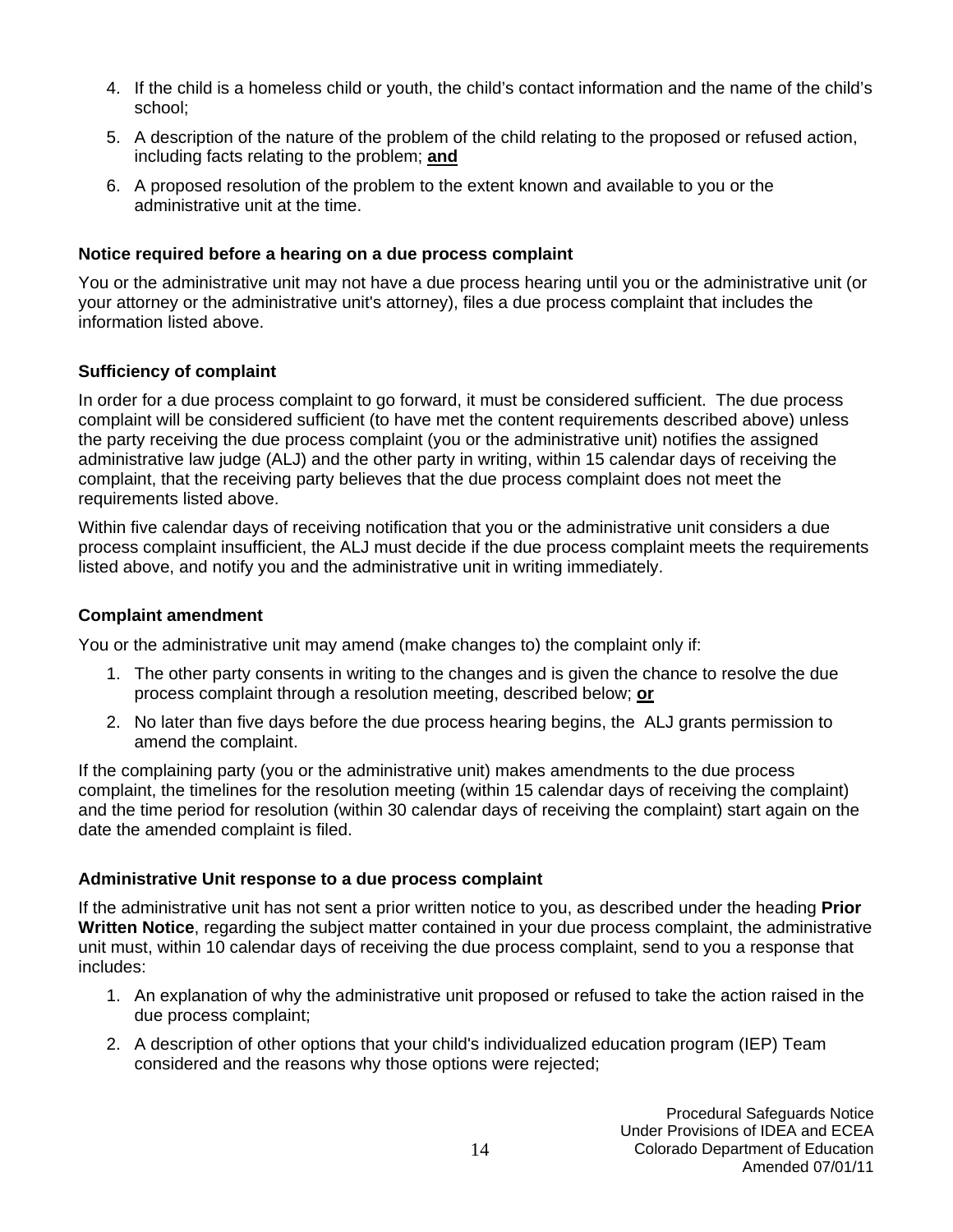- 3. A description of each evaluation procedure, assessment, record, or report the administrative unit used as the basis for the proposed or refused action; and
- 4. A description of the other factors that are relevant to the administrative unit's proposed or refused action.

Providing the information in items 1-4 above does not prevent the administrative unit from asserting that your due process complaint was insufficient.

### **Other party response to a due process complaint**

Except as stated under the sub-heading immediately above, **Administrative Unit response to a due process complaint**, the party receiving a due process complaint must, within 10 calendar days of receiving the complaint, send the other party a response that specifically addresses each of the issues in the complaint.

### **THE CHILD'S PLACEMENT WHILE THE DUE PROCESS COMPLAINT AND HEARING ARE PENDING**

34 CFR §300.518

Except as provided below under the heading **PROCEDURES WHEN DISCIPLINING CHILDREN WITH DISABILITIES**, once a due process complaint is sent to the other party, during the resolution process time period, and while waiting for the decision of any due process hearing or court proceeding, unless you and the administrative unit agree otherwise, your child must remain in his or her current educational placement.

If the due process complaint involves an application for initial admission to public school, your child, with your consent, must be placed in the regular public school program until the completion of all such proceedings.

If the due process complaint involves an application for initial services under Part B of the IDEA for a child who is transitioning from being served under Part C of the IDEA to Part B of the IDEA and who is no longer eligible for Part C services because the child has turned three, the administrative unit is not required to provide the Part C services that the child has been receiving. If the child is found eligible under Part B of the IDEA and you consent for the child to receive special education and related services for the first time, then, pending the outcome of the proceedings, the administrative unit must provide those special education and related services that are not in dispute (those which you and the administrative unit both agree upon).

If an administrative law judge in a due process hearing conducted by the CDE agrees with you that a change of placement is appropriate, that placement must be treated as your child's current educational placement where your child will remain while waiting for the decision of any impartial due process hearing or court proceeding.

### **MODEL FORMS**

34 CFR §300.509

The CDE must develop model forms to help you file a due process complaint and a State complaint. However, the CDE or the administrative unit may not require you to use these model forms. In fact, you can use this form or another appropriate model form, so long as it contains the required information for filing a due process complaint or a State complaint.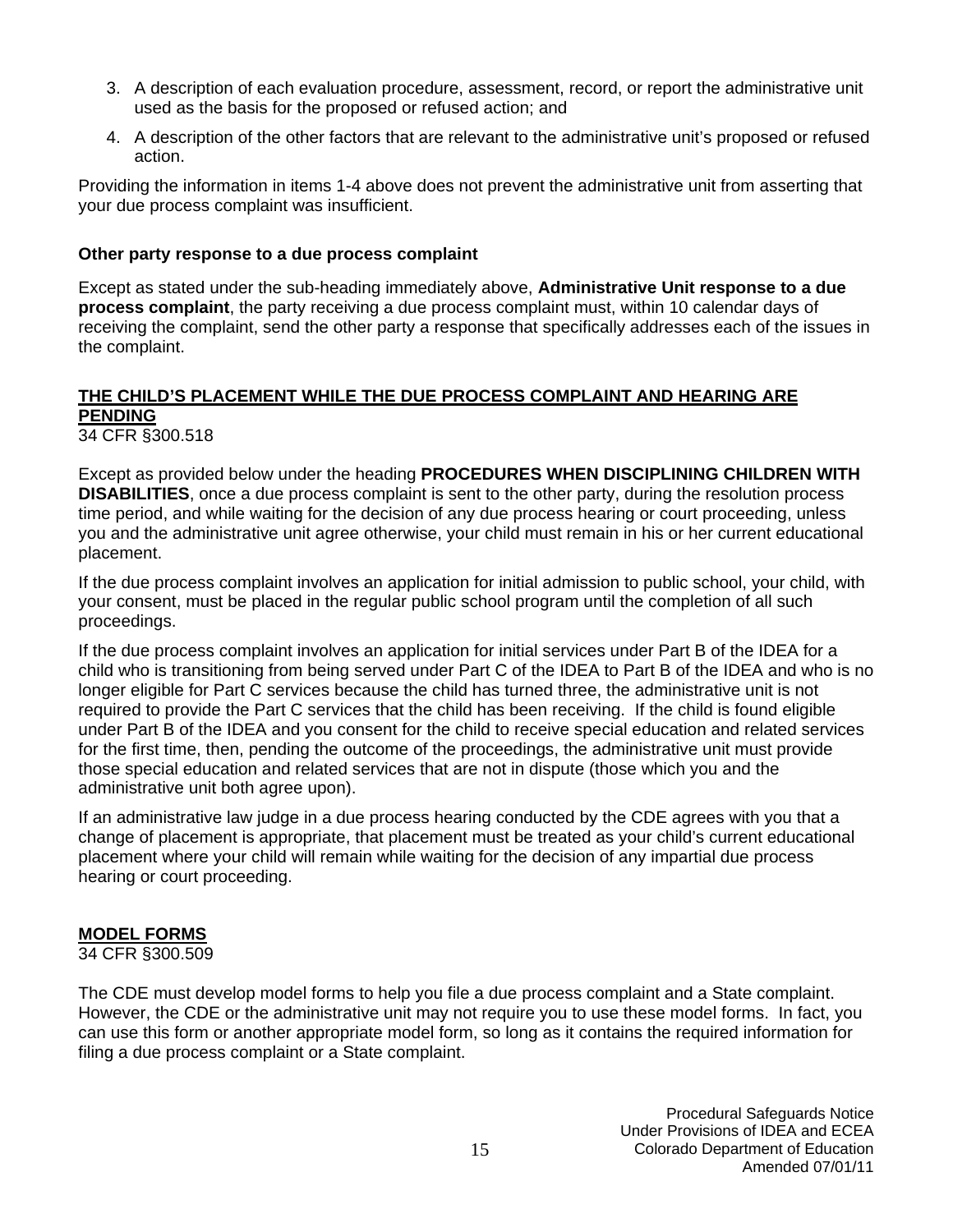CDE's model forms for State Complaints, Due Process Complaints and Mediation may be accessed by calling CDE's Exceptional Student Leadership Unit at (303)866-6694 or going to the CDE Dispute Resolution Web Page: http://www.cde.state.co.us/spedlaw/info.htm.

### **MEDIATION**

34 CFR §300.506

### **General**

Mediation is available to allow you and the administrative unit to resolve disagreements involving any matter under Part B of the IDEA, including matters arising prior to the filing of a due process complaint. Thus, mediation is available to resolve disputes under Part B of the IDEA, whether or not you have filed a due process complaint.

### **Requirements**

The procedures must ensure that the mediation process:

- 1. Is voluntary on your part and the administrative unit's part;
- 2. Is not used to deny or delay your right to a due process hearing, or to deny any other rights you have under Part B of the IDEA; **and**
- 3. Is conducted by a qualified and impartial mediator who is trained in effective mediation techniques.

The administrative unit may develop procedures that offer parents and schools that choose not to use the mediation process, an opportunity to meet, at a time and location convenient to you, with a disinterested party:

- 1. Who is under contract with an appropriate alternative dispute resolution entity, or a parent training and information center or community parent resource center in the State; **and**
- 2. Who would explain the benefits and encourage the use of the mediation process to you.

The CDE maintains a list of people who are qualified mediators and know the laws and regulations relating to the provision of special education and related services. The mediators are assigned on a random, rotational, or other impartial basis.

The CDE is responsible for the cost of the mediator. Each meeting in the mediation process must be scheduled in a timely manner and held at a place that is convenient for you and the administrative unit.

If you and the administrative unit resolve a dispute through the mediation process, both parties must enter into a legally binding written agreement that:

- 1. Sets forth all of the agreements of you and the administrative unit;
- 2. States that all discussions that happened during the mediation process will remain confidential and may not be used as evidence in any subsequent due process hearing or civil proceeding; **and**
- 3. Is signed by both you and a representative of the administrative unit who has the authority to bind the administrative unit.

A written, signed mediation agreement is enforceable in any State court of competent jurisdiction (a court that has the authority under State law to hear this type of case) or in a district court of the United States.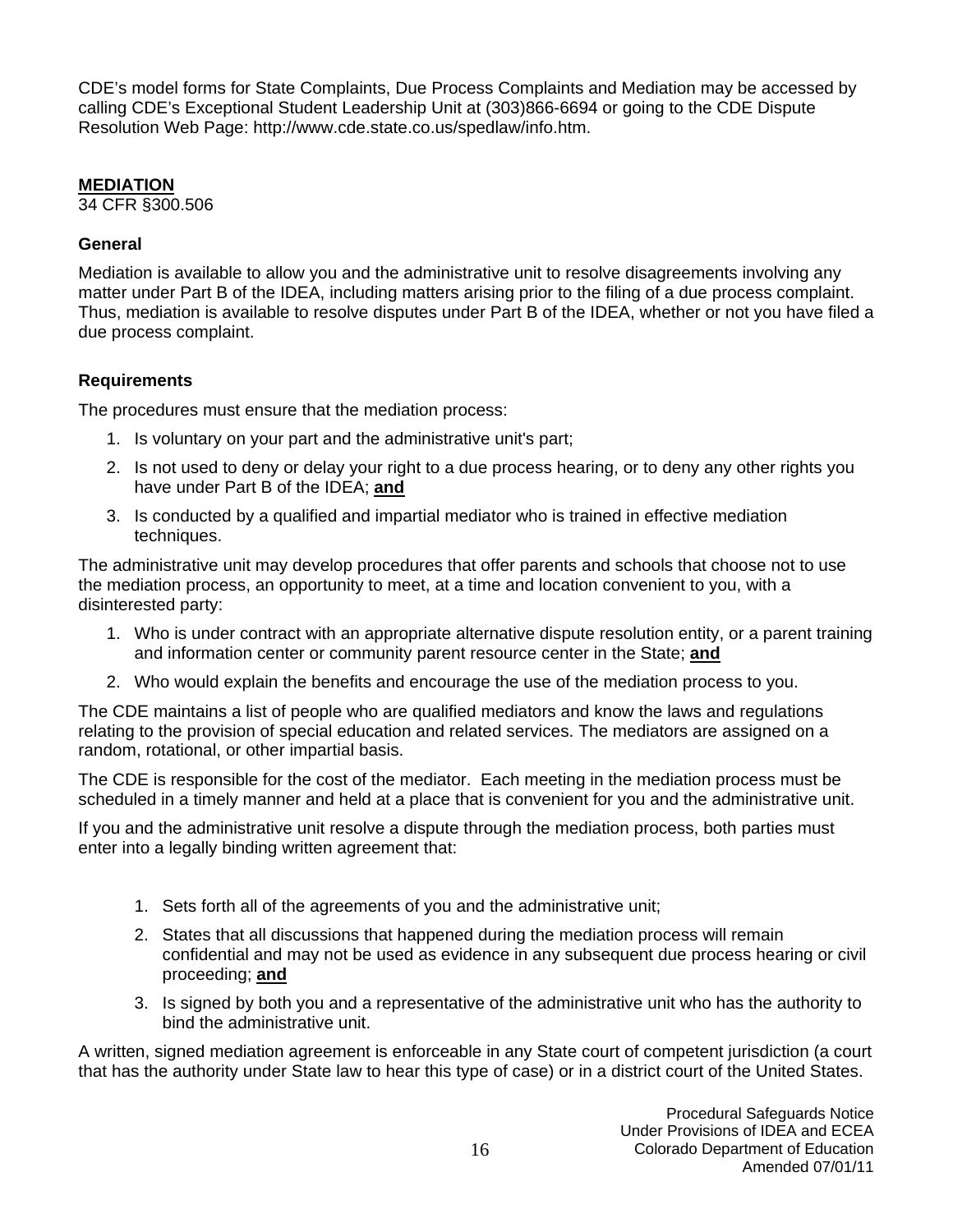Discussions that happened during the mediation process must be confidential. They cannot be used as evidence in any future due process hearing or civil proceeding of any Federal court or State court of a State receiving assistance under Part B of IDEA.

### **Impartiality of mediator**

The mediator:

- 1. May not be an employee of the CDE or the administrative unit that is involved in the education or care of your child; **and**
- 2. Must not have a personal or professional interest which conflicts with the mediator's objectivity.

The assigned mediator is not an employee of the CDE solely because their services are paid by the CDE .

### **RESOLUTION PROCESS**

34 CFR §300.510

### **Resolution meeting**

Within 15 calendar days of receiving notice of your due process complaint, and before the due process hearing begins, the administrative unit must convene a meeting with you and the relevant member or members of the individualized education program (IEP) Team who have specific knowledge of the facts identified in your due process complaint. The meeting:

- 1. Must include a representative of the administrative unit who has decision-making authority on behalf of the administrative unit; **and**
- 2. May not include an attorney of the administrative unit unless you are accompanied by an attorney.

You and the administrative unit determine the relevant members of the IEP Team to attend the meeting.

The purpose of the meeting is for you to discuss your due process complaint, and the facts that form the basis of the complaint, so that the administrative unit has the opportunity to resolve the dispute.

The resolution meeting is not necessary if:

- 1. You and the administrative unit agree in writing to waive the meeting; **or**
- 2. You and the administrative unit agree to use the mediation process, as described under the heading **Mediation**.

### **Resolution period**

If the administrative unit has not resolved the due process complaint to your satisfaction within 30 calendar days of the receipt of the due process complaint (during the time period for the resolution process), the due process hearing may occur.

The 45-calendar-day timeline for issuing a final decision begins the day after the expiration of the 30 calendar-day resolution period, with certain exceptions for adjustments made to the 30-calendar-day resolution period, as described below.

Except where you and the administrative unit have both agreed to waive the resolution process or to use mediation, your failure to participate in the resolution meeting will delay the timelines for the resolution process and due process hearing until you agree to participate in a resolution meeting.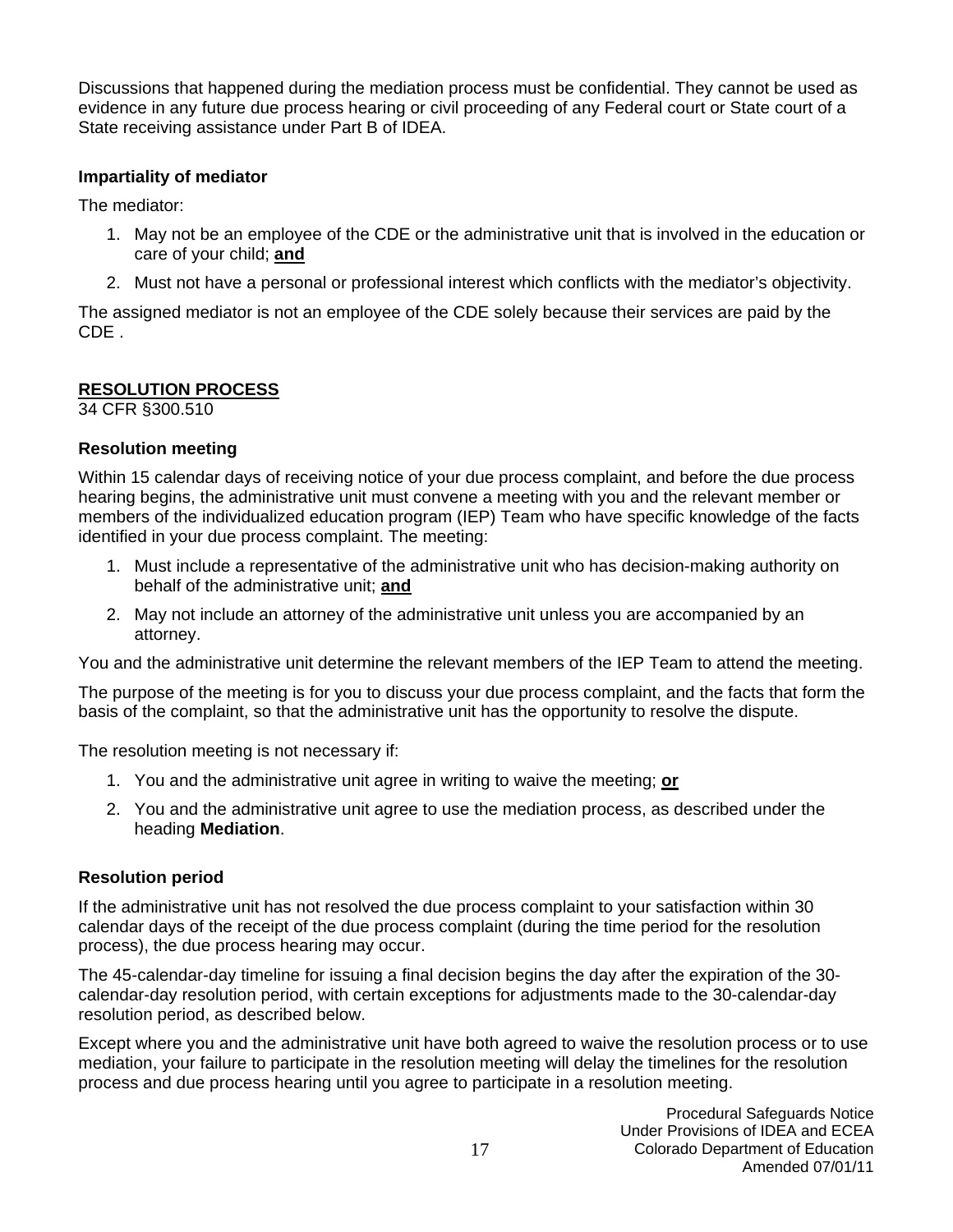If after making reasonable efforts and documenting such efforts, the administrative unit is not able to obtain your participation in the resolution meeting, the administrative unit may, at the end of the 30 calendar-day resolution period, request that the ALJ dismiss your due process complaint. Documentation of such efforts must include a record of the administrative unit's attempts to arrange a mutually agreed upon time and place, such as:

- 1. Detailed records of telephone calls made or attempted and the results of those calls;
- 2. Copies of correspondence sent to you and any responses received; **and**
- 3. Detailed records of visits made to your home or place of employment and the results of those visits.

If the administrative unit fails to hold the resolution meeting within 15 calendar days of receiving notice of your due process complaint **or** fails to participate in the resolution meeting, you may ask the ALJ to order that the 45-calendar-day due process hearing timeline begin.

### **Adjustments to the 30-calendar-day resolution period**

If you and the administrative unit agree in writing to waive the resolution meeting, then the 45-calendarday timeline for the due process hearing starts the next day.

After the start of mediation or the resolution meeting and before the end of the 30-calendar-day resolution period, if you and the administrative unit agree in writing that no agreement is possible, then the 45-calendar-day timeline for the due process hearing starts the next day.

If you and the administrative unit agree to use the mediation process, at the end of the 30-calendar-day resolution period, both parties can agree in writing to continue the mediation until an agreement is reached. However, if either you or the administrative unit withdraws from the mediation process, then the 45-calendar-day timeline for the due process hearing starts the next day.

### **Written settlement agreement**

If a resolution to the dispute is reached at the resolution meeting, you and the administrative unit must enter into a legally binding written agreement that is:

- 1. Signed by you and a representative of the administrative unit who has the authority to bind the administrative unit; **and**
- 2. Enforceable in any State court of competent jurisdiction (a State court that has authority to hear this type of case) or in a district court of the United States.

### **Agreement review period**

If you and the administrative unit enter into an agreement as a result of a resolution meeting, either party (you or the administrative unit) may void the agreement within three business days of the time that both you and the administrative unit signed the agreement.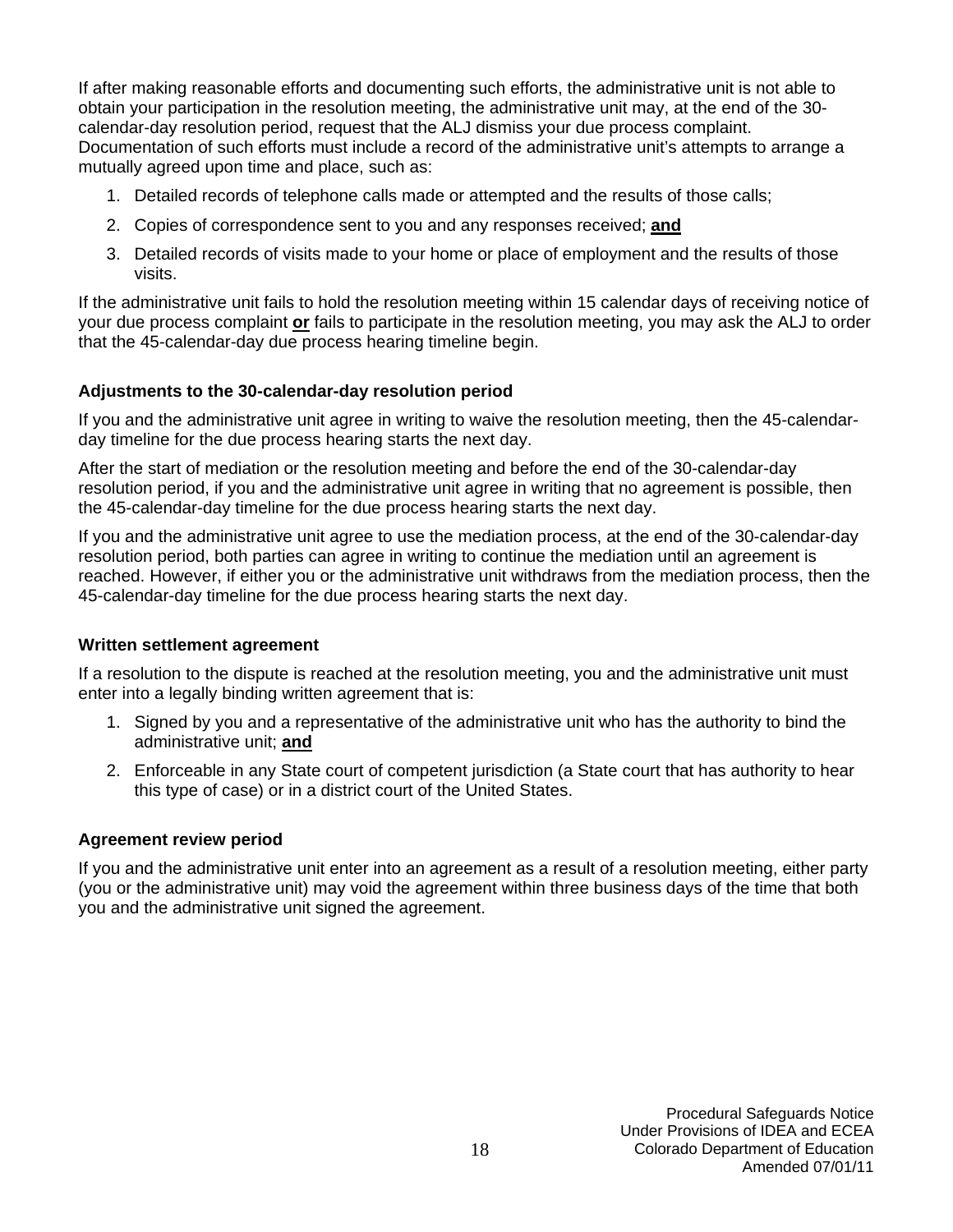### **HEARINGS ON DUE PROCESS COMPLAINTS**

### **IMPARTIAL DUE PROCESS HEARING**

34 CFR §300.511

### **General**

Whenever a due process complaint is filed, you or the administrative unit involved in the dispute must have an opportunity for an impartial due process hearing, as described in the **Due Process Complaint**  and **Resolution Process** sections.

### **Agency responsible for conducting the due process hearing.**

The hearing described in this section must be conducted by the Colorado Department of Education (CDE) using an administrative law judge assigned on a rotating basis.

### **Administrative law judge (ALJ)**

At a minimum, an ALJ:

- 1. Must not be an employee of the CDE or the administrative unit that is involved in the education or care of the child;
- 2. Must not have a personal or professional interest that conflicts with the ALJ's objectivity in the hearing;
- 3. Must be knowledgeable and understand the provisions of the IDEA, and Federal and State regulations pertaining to the IDEA, and legal interpretations of the IDEA by Federal and State courts; **and**
- 4. Must have the knowledge and ability to conduct hearings, and to make and write decisions, consistent with appropriate, standard legal practice.

The CDE must keep a list of those persons who serve as ALJs that includes a statement of the qualifications of each ALJ.

### **Subject matter of due process hearing**

The party (you or the administrative unit) that requests the due process hearing may not raise issues at the due process hearing that were not addressed in the due process complaint, unless the other party agrees.

### **Timeline for requesting a hearing**

You or the administrative unit must request an impartial hearing on a due process complaint within two years of the date you or the administrative unit knew or should have known about the issue addressed in the complaint.

### **Exceptions to the timeline**

The above timeline does not apply to you if you could not file a due process complaint because:

1. The administrative unit specifically misrepresented that it had resolved the problem or issue that you are raising in your complaint; **or**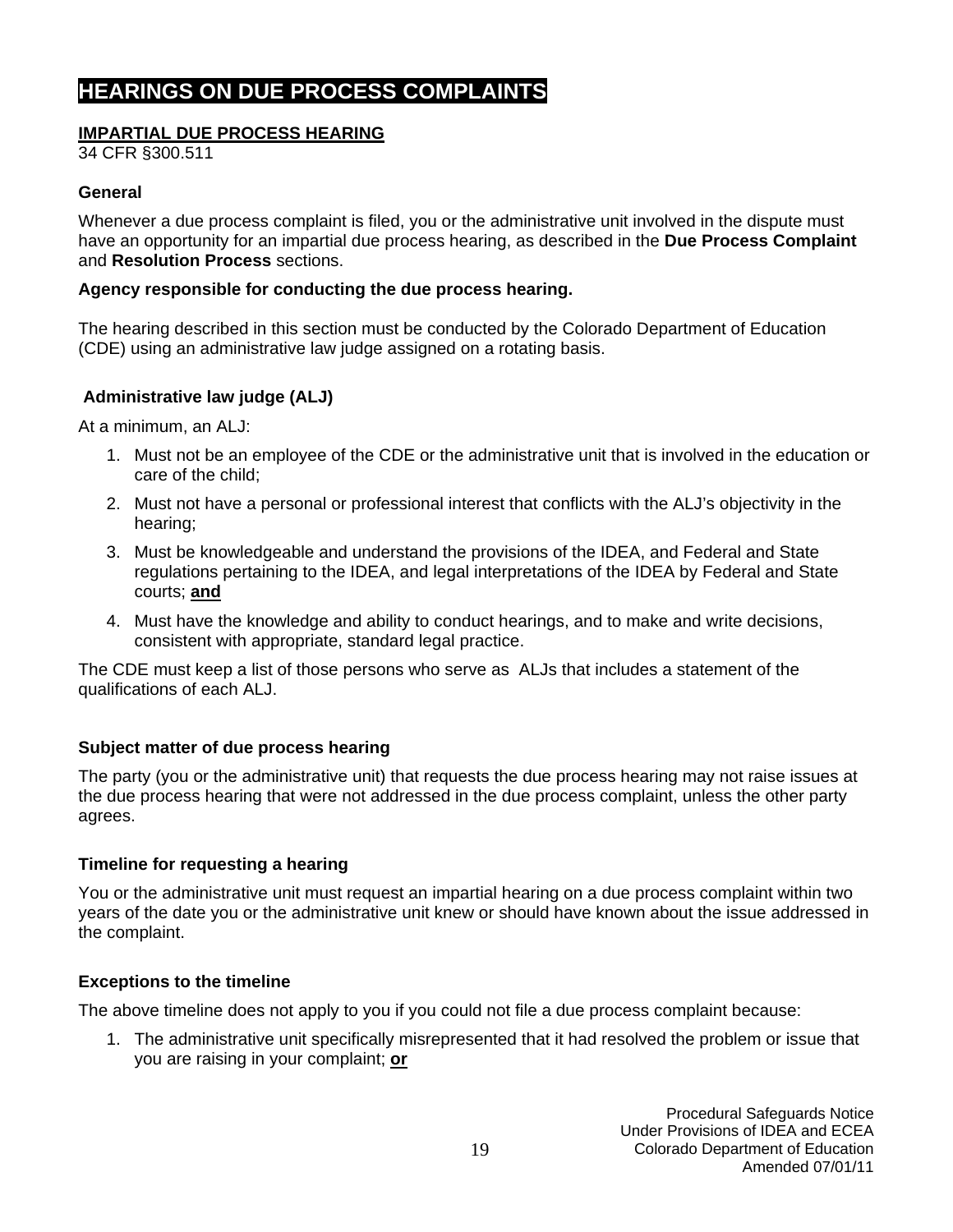2. The administrative unit withheld information from you that it was required to provide to you under Part B of the IDEA.

### **HEARING RIGHTS**

34 CFR §300.512

### **General**

You have the right to represent yourself at a due process hearing. Any party to a due process hearing (including a hearing relating to disciplinary procedures) or an appeal, as described under the subheading **Appeal of decisions; impartial review** has the right to:

- 1. Be accompanied and advised by a lawyer and/or persons with special knowledge or training regarding the problems of children with disabilities, except that in Colorado, only an attorney licensed by the Colorado Supreme Court may *represent* a party at a due process hearing;
- 2. Present evidence and confront, cross-examine, and require the attendance of witnesses;
- 3. Prohibit the introduction of any evidence at the hearing that has not been disclosed to the other party at least five business days before the hearing;
- 4. Obtain a written, or, at your option, electronic, word-for-word record of the hearing; **and**
- 5. Obtain written, or, at your option, electronic findings of fact and decisions.

### **Additional disclosure of information**

At least five business days prior to a due process hearing, you and the administrative unit must disclose to each other all evaluations completed by that date and recommendations based on those evaluations that you or the administrative unit intend to use at the hearing.

An ALJ may prevent any party that fails to comply with this requirement from introducing the relevant evaluation or recommendation at the hearing without the consent of the other party.

### **Parental rights at hearings**

You must be given the right to:

- 1. Have your child who is the subject of the hearing present;
- 2. Open the hearing to the public; **and**
- 3. Have the record of the hearing, the findings of fact and decisions provided to you at no cost.

### **HEARING DECISIONS**

34 CFR §300.513

### **Decision of Administrative Law Judge (ALJ)**

An ALJ's decision on whether your child received a free appropriate public education (FAPE) must be based on substantive grounds.

In matters alleging a procedural violation, an ALJ may find that your child did not receive a free appropriate public education (FAPE) only if the procedural inadequacies:

1. Interfered with your child's right to a FAPE;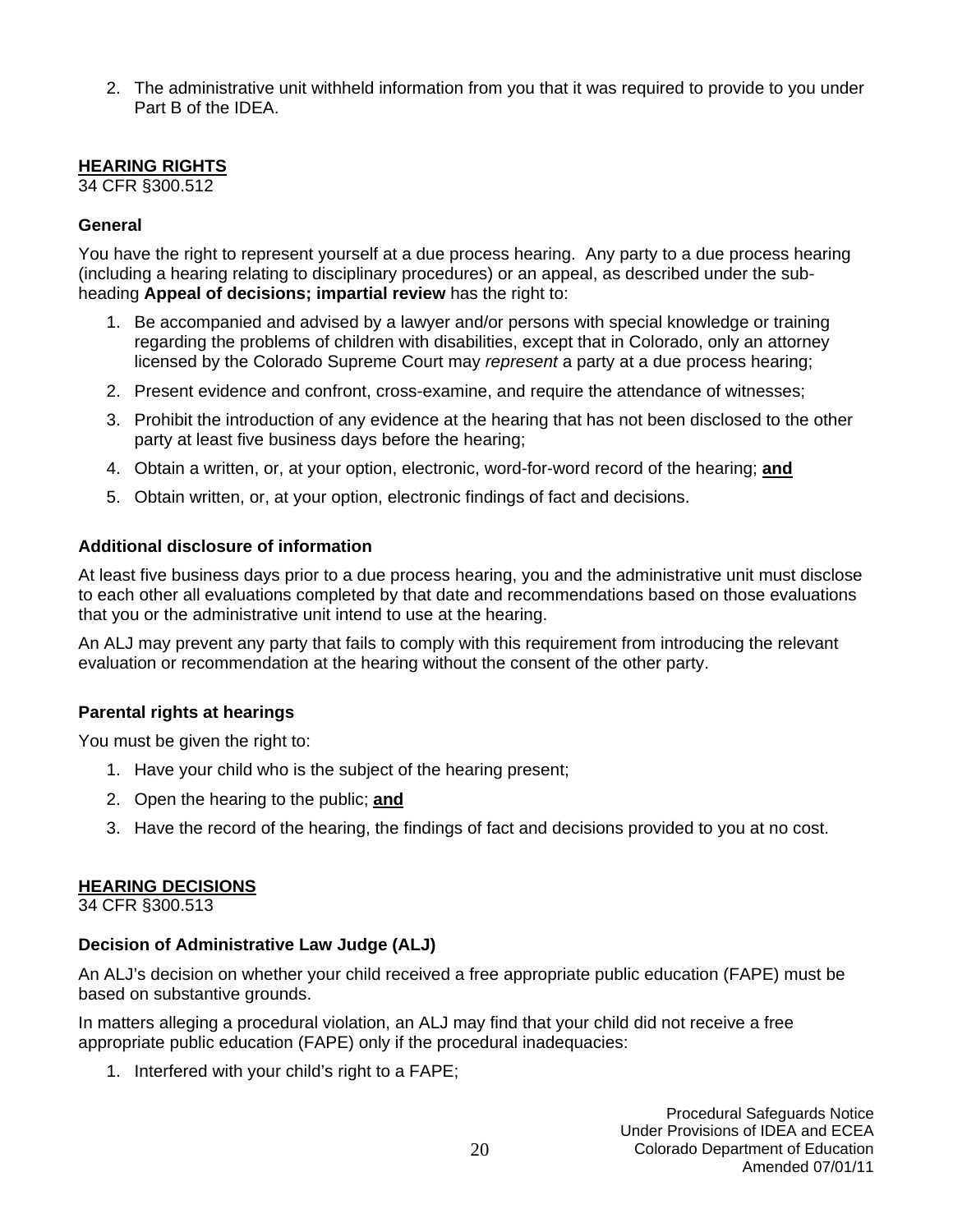- 2. Significantly interfered with your opportunity to participate in the decision-making process regarding the provision of a FAPE to your child; **or**
- 3. Caused a deprivation of an educational benefit.

None of the provisions described above can be interpreted to prevent an ALJ from ordering a administrative unit to comply with the requirements in the procedural safeguards section of the Federal regulations under Part B of the IDEA (34 CFR §§300.500 through 300.536).

### **Separate request for a due process hearing**

Nothing in the procedural safeguards section of the Federal regulations under Part B of the IDEA (34 CFR §§300.500 through 300.536) can be interpreted to prevent you from filing a separate due process complaint on an issue separate from a due process complaint already filed.

### **Findings and decision to the State special education advisory committee and general public**

The CDE after deleting any personally identifiable information must:

- 1. Provide the findings and the decision to the State special education advisory committee; **and**
- 2. Make those findings and the decision available to the public.

### **FINALITY OF DECISION**

34 CFR §300.514

### **Finality of hearing decision**

A decision made in a due process hearing (including a hearing relating to disciplinary procedures) is final, except that any party (you or the administrative unit) involved in the hearing may appeal the decision by bringing a civil action, as described below under the heading: **Civil Actions, Including the Time Period in Which to File Those Actions**.

### **TIMELINES AND CONVENIENCE OF HEARINGS**

### 34 CFR §300.515

The administrative unit must ensure that not later than 45 calendar days after the expiration of the 30 calendar-day period for resolution meetings or, as described under the sub-heading **Adjustments to the 30-calendar-day resolution period**, not later than 45 calendar days after the expiration of the adjusted time period:

- 1. A final decision is reached in the due process hearing; and
- 2. A copy of the decision is mailed to you and the administrative unit.

 Due process hearings involving oral arguments must be conducted at a time and place that is reasonably convenient to you and your child.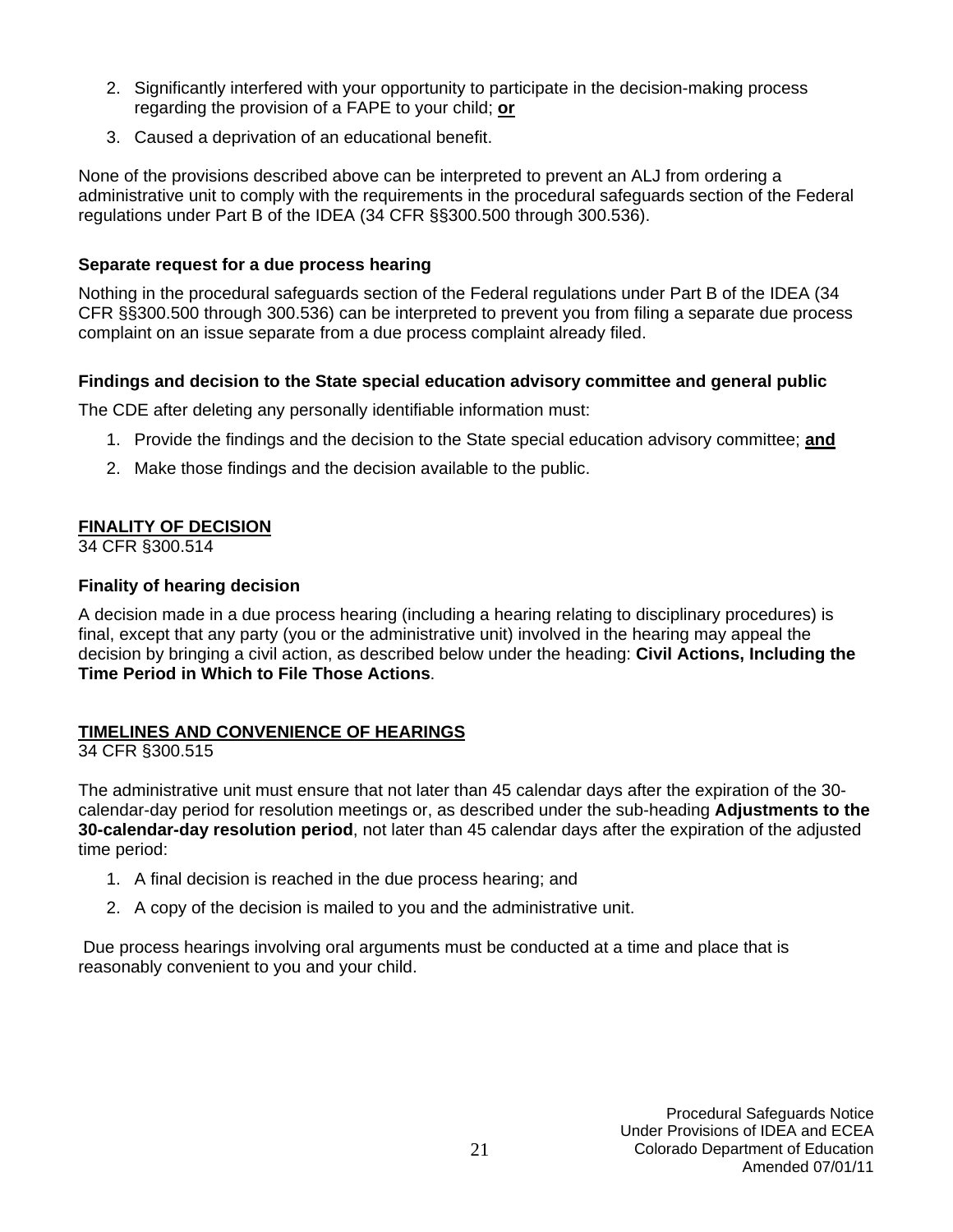#### **CIVIL ACTIONS, INCLUDING THE TIME PERIOD IN WHICH TO FILE THOSE ACTIONS** 34 CFR §300.516

### **General**

Any party (you or the administrative unit) who does not agree with the ALJ's findings and decision in the due process hearing (including an expedited due process hearing relating to disciplinary procedures) has the right to bring a civil action with respect to the matter that was the subject of the due process hearing. The action may be brought in a State court of competent jurisdiction (a State court that has authority to hear this type of case) or in a district court of the United States without regard to the amount in dispute.

### **Time limitation**

Either the party who brought the original due process complaint (you or the administrative unit) or the party responding to the complaint shall have a maximum of 90 calendar days from the date of the ALJ's decision to file a civil action.

### **Additional procedures**

In any civil action, the court:

- 1. Receives the records of the administrative proceedings;
- 2. Hears additional evidence at your request or at the administrative unit's request; **and**
- 3. Bases its decision on the preponderance of the evidence, grants the relief that the court determines to be appropriate.

### **Jurisdiction of district courts**

The district courts of the United States have authority to rule on actions brought under Part B of the IDEA without regard to the amount in dispute.

### **Rule of construction - exhaustion**

Nothing in Part B of the IDEA restricts or limits the rights, procedures, and remedies available under the U.S. Constitution, the Americans with Disabilities Act of 1990, Title V of the Rehabilitation Act of 1973 (Section 504), or other Federal laws protecting the rights of children with disabilities, except that before the filing of a civil action under these laws seeking relief that is also available under Part B of the IDEA, the due process procedures described above must be exhausted to the same extent as would be required if the party filed the action under Part B of the IDEA. This means that although you may have remedies available under other laws that overlap with those available under the IDEA, in general, before filing a civil action in court seeking relief under those other laws, you must first use the available administrative remedies under the IDEA (i.e., the due process complaint, resolution meeting, and impartial due process hearing procedures).

### **ATTORNEYS' FEES**

34 CFR §300.517

### **General**

In any action or proceeding brought under Part B of the IDEA, if you prevail (win), the court, in its discretion, may award reasonable attorneys' fees as part of the costs to you.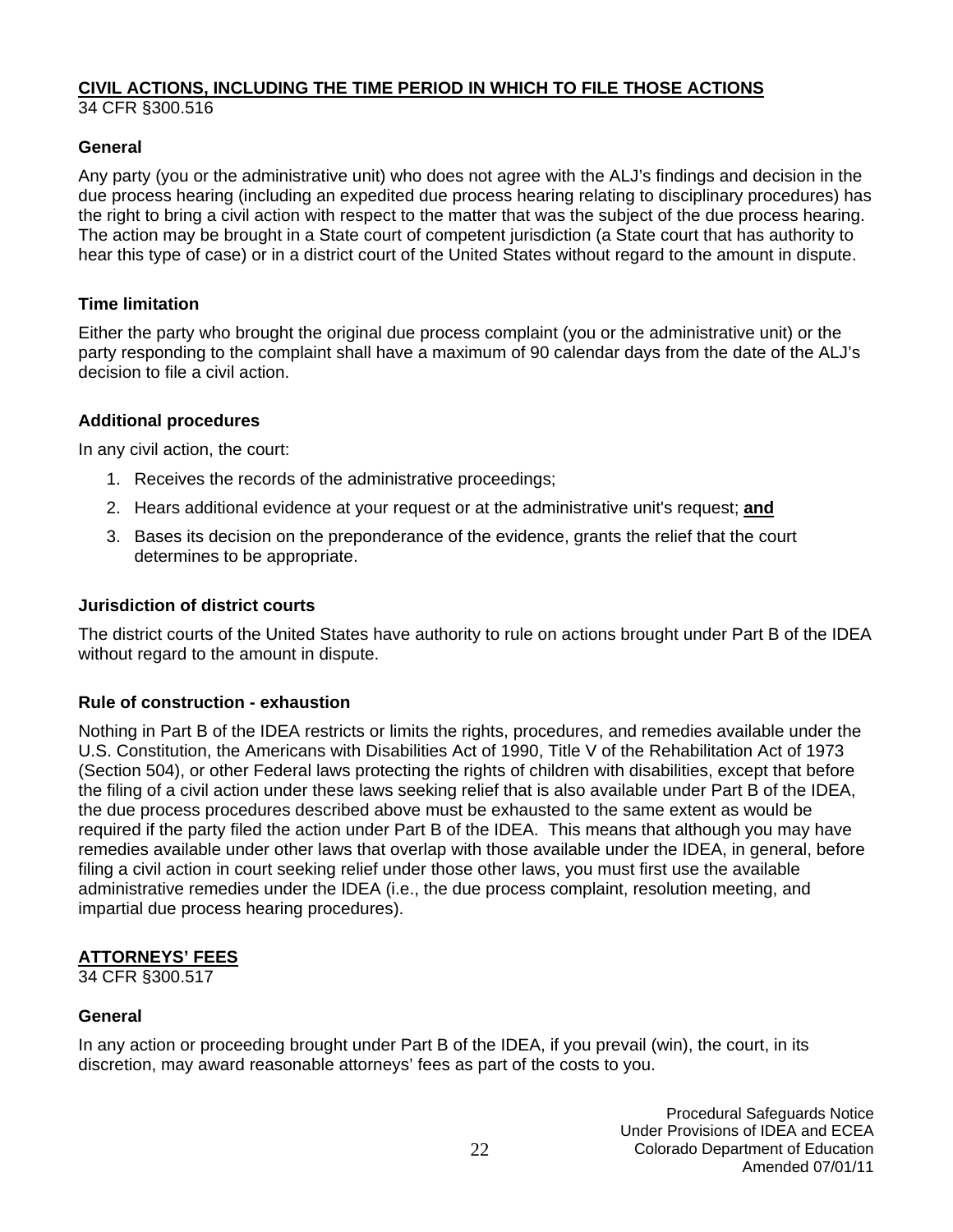In any action or proceeding brought under Part B of the IDEA, the court (i.e., the State or district court), in its discretion, may award reasonable attorneys' fees as part of the costs to a prevailing State Educational Agency or administrative unit, to be paid by your attorney, if the attorney: (a) filed a complaint or court case that the court finds is frivolous, unreasonable, or without foundation; or (b) continued to litigate after the litigation clearly became frivolous, unreasonable, or without foundation; **or**

In any action or proceeding brought under Part B of the IDEA, the court (i.e., the State or district court), in its discretion, may award reasonable attorneys' fees as part of the costs to a prevailing State Educational Agency or administrative unit, to be paid by you or your attorney, if your request for a due process hearing or later civil action was presented for any improper purpose, such as to harass, to cause unnecessary delay, or to unnecessarily increase the cost of litigation.

### **Award of fees**

A court awards reasonable attorneys' fees as follows:

- 1. Fees must be based on rates prevailing in the community in which the action or hearing arose for the kind and quality of services furnished. No bonus or multiplier may be used in calculating the fees awarded.
- 2. Attorney fees may not be awarded and related costs may not be reimbursed in any action or proceeding under Part B of the IDEA for services performed after a written offer of settlement is made to you if:
	- a. The offer is made within the time prescribed by Rule 68 of the Federal Rules of Civil Procedure or, in the case of a due process hearing, at any time more than 10 calendar days before the proceeding begins;
	- b. The offer is not accepted within 10 calendar days; **and**
	- c. The court or ALJ finds that the relief finally obtained by you is not more favorable to you than the offer of settlement.

Despite these restrictions, an award of attorneys' fees and related costs may be made to you if you prevail and you were substantially justified in rejecting the settlement offer.

3. Fees may not be awarded relating to any meeting of the individualized education program (IEP) Team unless the meeting is held as a result of an administrative proceeding or court action. Fees also may not be awarded for a mediation as described under the heading **Mediation**.

A resolution meeting, as described under the heading **Resolution Process,** is not considered a meeting convened as a result of an administrative hearing or court action, and also is not considered an administrative hearing or court action for purposes of these attorneys' fees provisions.

The court reduces, as appropriate, the amount of the attorneys' fees awarded under Part B of the IDEA, if the court finds that:

- 1. You, or your attorney, during the course of the action or proceeding, unreasonably delayed the final resolution of the dispute;
- 2. The amount of the attorneys' fees otherwise authorized to be awarded unreasonably exceeds the hourly rate prevailing in the community for similar services by attorneys of reasonably similar skill, reputation, and experience;
- 3. The time spent and legal services furnished were excessive considering the nature of the action or proceeding; **or**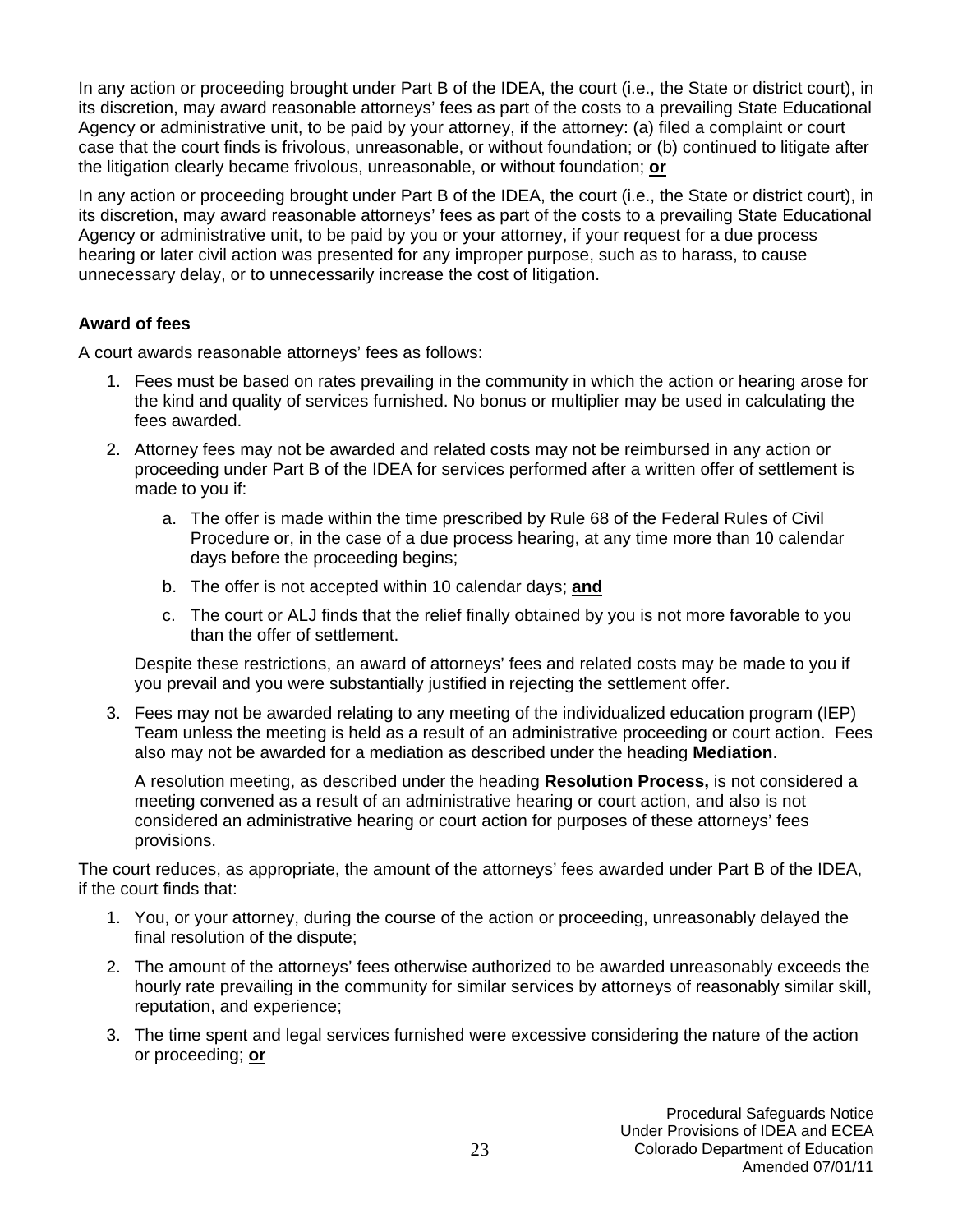4. The attorney representing you did not provide to the administrative unit the appropriate information in the due process request notice as described under the heading **Due Process Complaint**.

However, the court may not reduce fees if the court finds that the State or administrative unit unreasonably delayed the final resolution of the action or proceeding or there was a violation under the procedural safeguards provisions of Part B of the IDEA.

### **PROCEDURES WHEN DISCIPLINING CHILDREN WITH DISABILITIES**

### **AUTHORITY OF SCHOOL PERSONNEL**

34 CFR §300.530

### **Case-by-case determination**

School personnel may consider any unique circumstances on a case-by-case basis, when determining whether a change of placement, made in accordance with the following requirements related to discipline, is appropriate for a child with a disability who violates a school code of student conduct.

### **General**

To the extent that they also take such action for children without disabilities, school personnel may, for not more than 10 school days in a row, remove a child with a disability who violates a code of student conduct from his or her current placement to an appropriate interim alternative educational setting (which must be determined by the child's individualized education program (IEP) Team), another setting, or suspension. School personnel may also impose additional removals of the child of not more than **10 school days** in a row in that same school year for separate incidents of misconduct, as long as those removals do not constitute a change of placement (see **Change of Placement Because of Disciplinary Removals** for the definition, below).

Once a child with a disability has been removed from his or her current placement for a total of **10 school days** in the same school year, the administrative unit must, during any subsequent days of removal in that school year, provide services to the extent required below under the sub-heading **Services**.

### **Additional authority**

If the behavior that violated the student code of conduct was not a manifestation of the child's disability (see **Manifestation determination**, below) and the disciplinary change of placement would exceed **10 school days** in a row, school personnel may apply the disciplinary procedures to that child with a disability in the same manner and for the same duration as it would to children without disabilities, except that the school must provide services to that child as described below under **Services**. The child's IEP Team determines the interim alternative educational setting for such services.

### **Services**

The services that must be provided to a child with a disability who has been removed from the child's current placement may be provided in an interim alternative educational setting.

An administrative unit is only required to provide services to a child with a disability who has been removed from his or her current placement for **10 school days or less** in that school year, if it provides services to a child without disabilities who has been similarly removed. In Colorado, non-disabled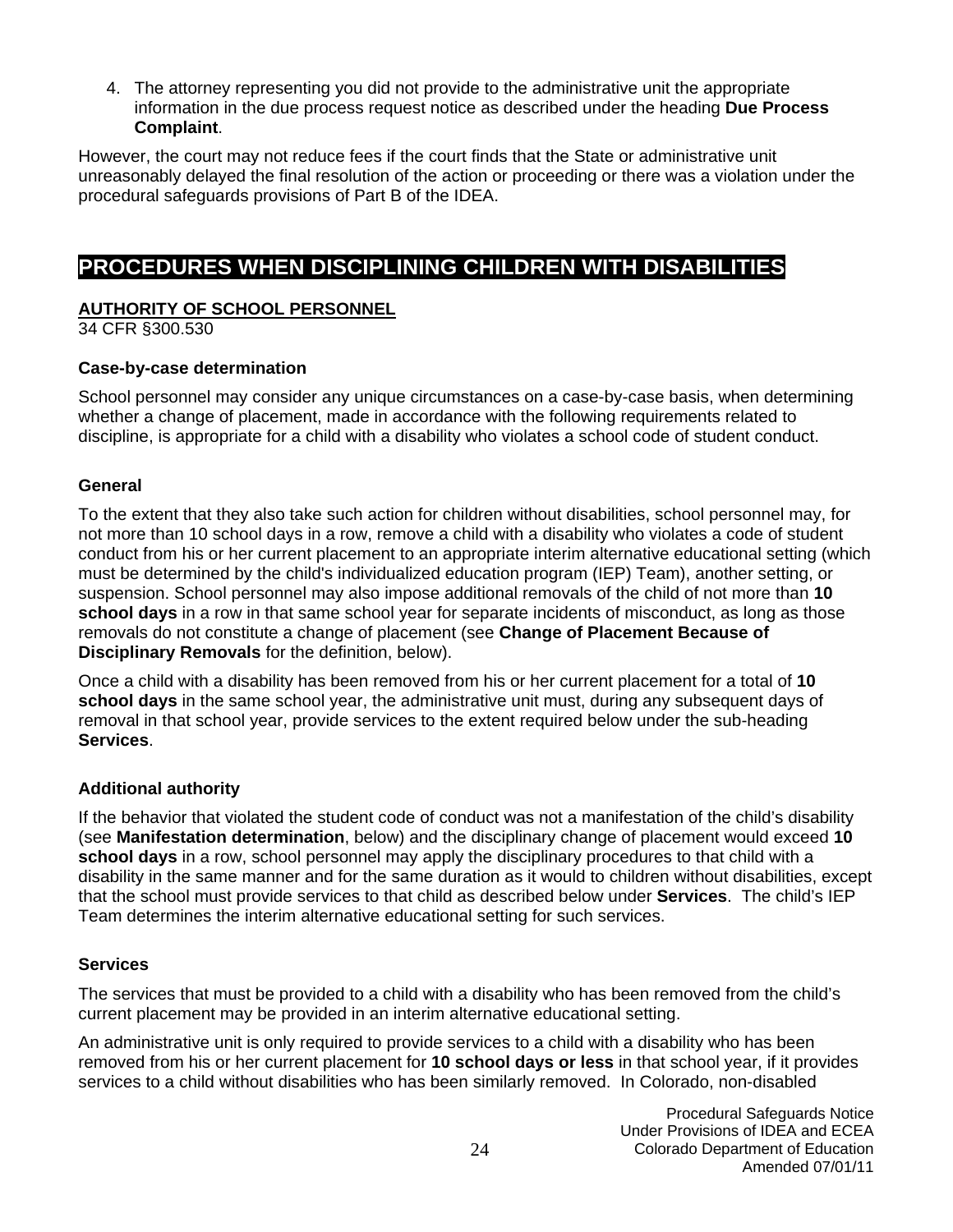students who have been removed for short term suspensions typically do not receive services during the suspension period. However, the suspending authority must provide every student an opportunity to make up school work during the time of suspension as a means of reintegrating the student into the educational program following the period of suspension. Section 22-33-105(3)(d)(III), C.R.S.

A child with a disability who is removed from the child's current placement for more than **10 school days** must:

- 1. Continue to receive educational services, so as to enable the child to continue to participate in the general education curriculum, although in another setting, and to progress toward meeting the goals set out in the child's IEP; **and**
- 2. Receive, as appropriate, a functional behavioral assessment, and behavioral intervention services and modifications, that are designed to address the behavior violation so that it does not happen again.

After a child with a disability has been removed from his or her current placement for **10 school days** in that same school year, and **if** the current removal is for **10 school days** in a row or less **and** if the removal is not a change of placement (see definition below), **then** school personnel, in consultation with at least one of the child's teachers, determine the extent to which services are needed to enable the child to continue to participate in the general education curriculum, although in another setting, and to progress toward meeting the goals set out in the child's IEP.

If the removal is a change of placement (see definition below), the child's IEP Team determines the appropriate services to enable the child to continue to participate in the general education curriculum, although in another setting, and to progress toward meeting the goals set out in the child's IEP.

### **Manifestation determination**

Within **10 school days** of any decision to change the placement of a child with a disability because of a violation of a code of student conduct (except for a removal that is for **10 school days** in a row or less and not a change of placement), the administrative unit, you, and relevant members of the IEP Team (as determined by you and the administrative unit) must review all relevant information in the student's file, including the child's IEP, any teacher observations, and any relevant information provided by you to determine:

- 1. If the conduct in question was caused by, or had a direct and substantial relationship to, the child's disability; **or**
- 2. If the conduct in question was the direct result of the administrative unit's failure to implement the child's IEP.

If the administrative unit, you, and relevant members of the child's IEP Team determine that either of those conditions was met, the conduct must be determined to be a manifestation of the child's disability.

If the administrative unit, you, and relevant members of the child's IEP Team determine that the conduct in question was the direct result of the administrative unit's failure to implement the IEP, the administrative unit must take immediate action to remedy those deficiencies.

### **Determination that behavior was a manifestation of the child's disability**

If the administrative unit, you, and relevant members of the IEP Team determine that the conduct was a manifestation of the child's disability, the IEP Team must either:

1. Conduct a functional behavioral assessment, unless the administrative unit had conducted a functional behavioral assessment before the behavior that resulted in the change of placement occurred, and implement a behavioral intervention plan for the child; **or**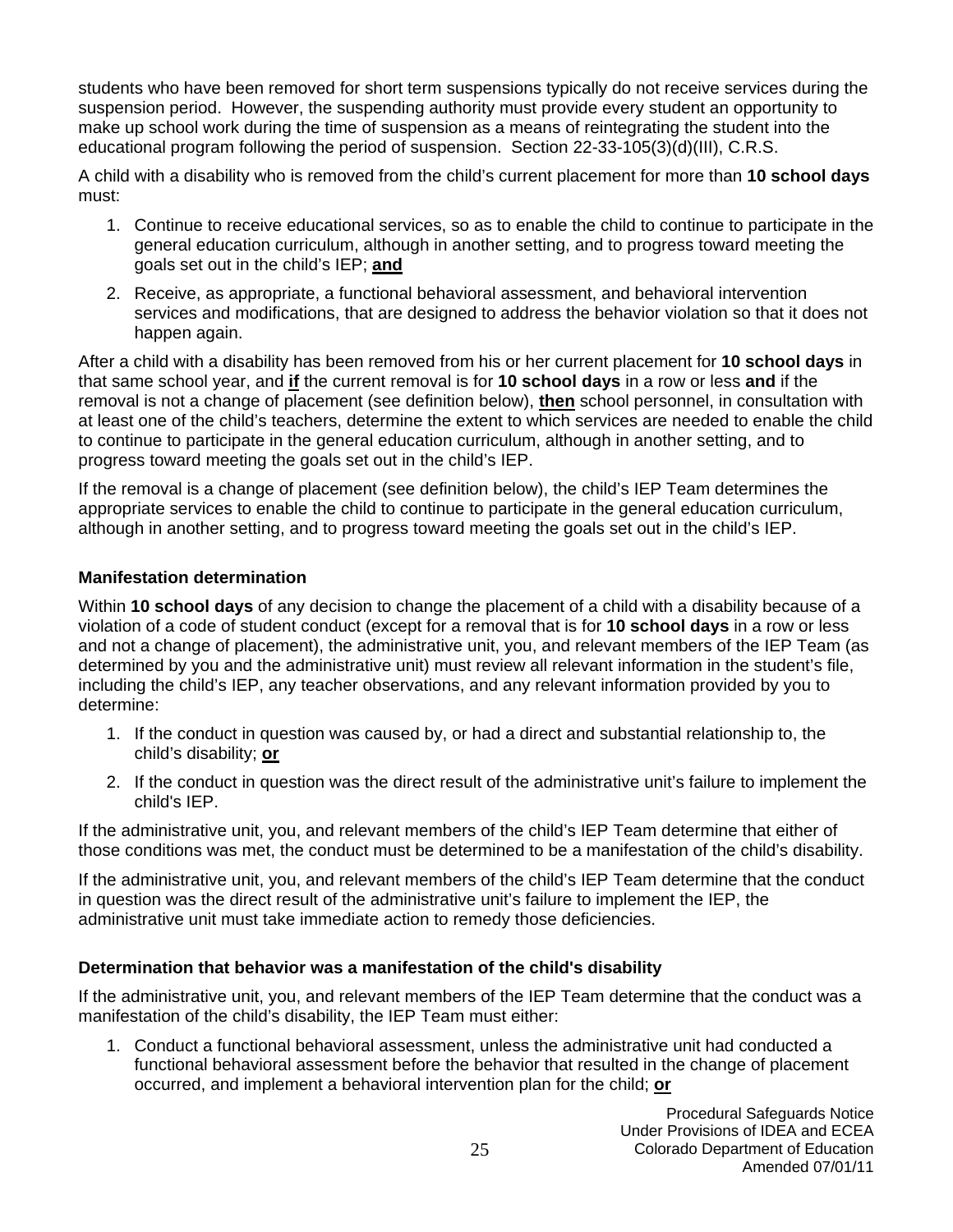2. If a behavioral intervention plan already has been developed, review the behavioral intervention plan, and modify it, as necessary, to address the behavior.

Except as described below under the sub-heading **Special circumstances**, the administrative unit must return your child to the placement from which your child was removed, unless you and the district agree to a change of placement as part of the modification of the behavioral intervention plan.

### **Special circumstances**

Whether or not the behavior was a manifestation of your child's disability, school personnel may remove a student to an interim alternative educational setting (determined by the child's IEP Team) for up to 45 school days, if your child:

- 1. Carries a weapon (see the definition below) to school or has a weapon at school, on school premises, or at a school function under the jurisdiction of the CDE or an administrative unit;
- 2. Knowingly has or uses illegal drugs (see the definition below), or sells or solicits the sale of a controlled substance, (see the definition below), while at school, on school premises, or at a school function under the jurisdiction of the CDE or an administrative unit; **or**
- 3. Has inflicted serious bodily injury (see the definition below) upon another person while at school, on school premises, or at a school function under the jurisdiction of the CDE or an administrative unit.

### **Definitions**

**Controlled substance** means a drug or other substance identified under schedules I, II, III, IV, or V in section 202(c) of the Controlled Substances Act (21 U.S.C. 812(c)).

**Illegal drug** means a controlled substance; but does not include a controlled substance that is legally possessed or used under the supervision of a licensed health-care professional or that is legally possessed or used under any other authority under that Act or under any other provision of Federal law.

**Serious bodily injury** has the meaning given the term "serious bodily injury" under paragraph (3) of subsection (h) of section 1365 of title 18, United States Code.

**Weapon** has the meaning given the term ''dangerous weapon'' under paragraph (2) of the first subsection (g) of section 930 of title 18, United States Code.

### **Notification**

On the date it makes the decision to make a removal that is a change of placement of your child because of a violation of a code of student conduct, the administrative unit must notify you of that decision, and provide you with a procedural safeguards notice.

### **CHANGE OF PLACEMENT BECAUSE OF DISCIPLINARY REMOVALS**

### 34 CFR §300.536

A removal of a child with a disability from your child's current educational placement is a **change of placement** if:

- 1. The removal is for more than 10 school days in a row; **or**
- 2. The child has been subjected to a series of removals that constitute a pattern:
	- a. Because the series of removals total more than 10 school days in a school year;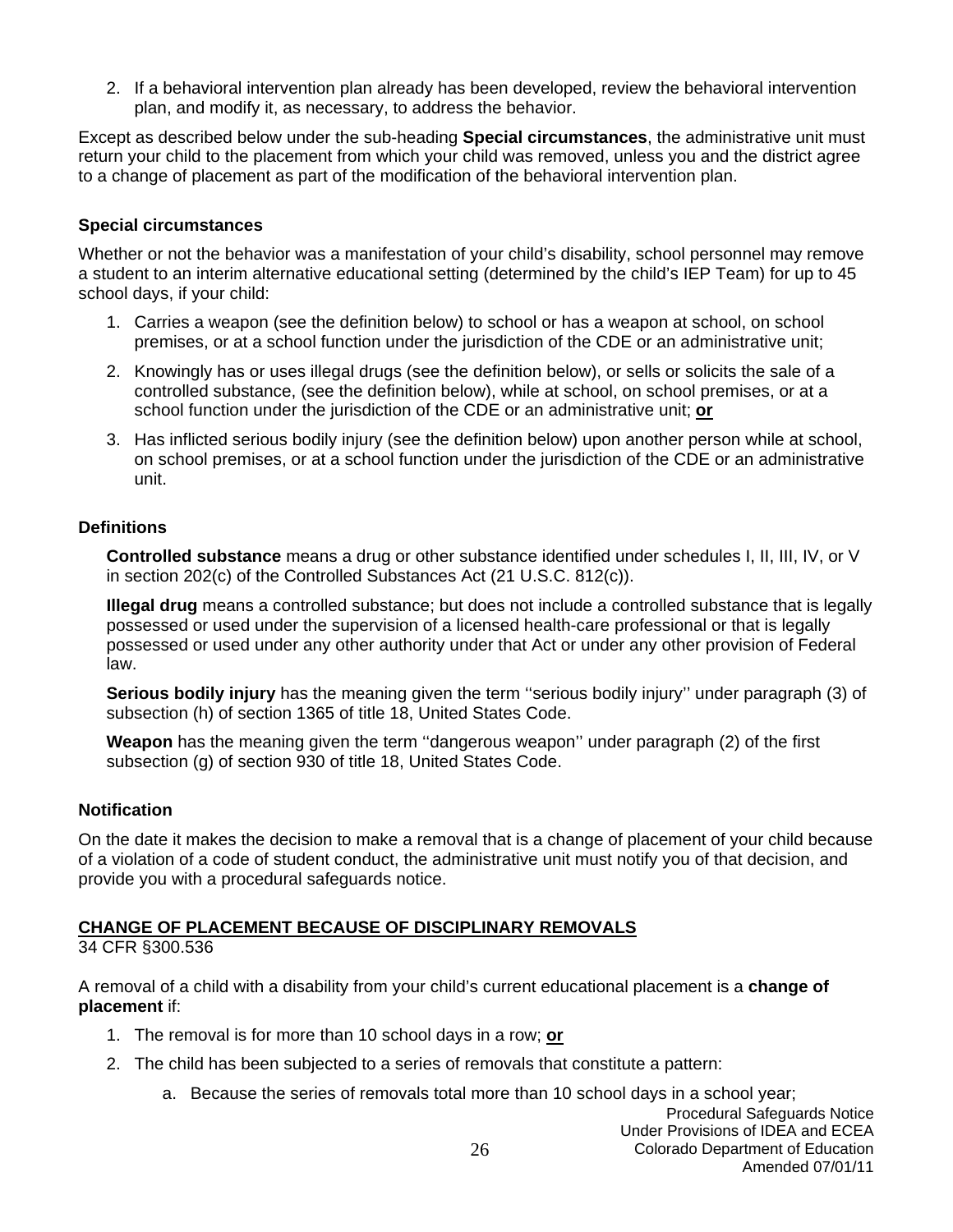- b. Because your child's behavior is substantially similar to your child's behavior in previous incidents that resulted in the series of removals; **and**
- c. Because of such additional factors as the length of each removal, the total amount of time your child has been removed, and the proximity of the removals to one another.

Whether a pattern of removals constitutes a change of placement is determined on a case-by-case basis by the administrative unit and, if challenged, is subject to review through due process and judicial proceedings.

### **DETERMINATION OF SETTING**

34 CFR § 300.531

The individualized education program (IEP) Team must determine the interim alternative educational setting for removals that are **changes of placement** and removals under the headings **Additional authority** and **Special circumstances**, above.

### **APPEAL (EXPEDITED DUE PROCESS HEARING PROCEDURES)**

34 CFR § 300.532

### **General**

You may file a due process complaint (see the heading **Due Process Complaint Procedures** above) to request a due process hearing if you disagree with:

- 1. Any decision regarding placement made under these discipline provisions; **or**
- 2. The manifestation determination described above.

The administrative unit may also file a due process complaint (see above) to request a due process hearing if it believes that maintaining the current placement of your child is substantially likely to result in injury to your child or to others.

### **Authority of the administrative law judge (ALJ)**

An ALJ that meets the requirements described under the sub-heading **Administrative Law Judge** must conduct the due process hearing and make a decision. The ALJ may:

- 1. Return your child with a disability to the placement from which your child was removed if the ALJ determines that the removal was a violation of the requirements described under the heading **Authority of School Personnel**, or determines that your child's behavior was a manifestation of your child's disability; **or**
- 2. Order a change of placement of your child with a disability to an appropriate interim alternative educational setting for not more than 45 school days if the ALJ determines that maintaining the current placement of your child is substantially likely to result in injury to your child or to others.

These hearing procedures may be repeated, if the administrative unit believes that returning your child to the original placement is substantially likely to result in injury to your child or to others.

Whenever you or an administrative unit files a due process complaint to request such a hearing, a hearing must be held that meets the requirements described under the headings **Due Process Complaint Procedures and Hearings on Due Process Complaints,** except as per the following expedited procedures: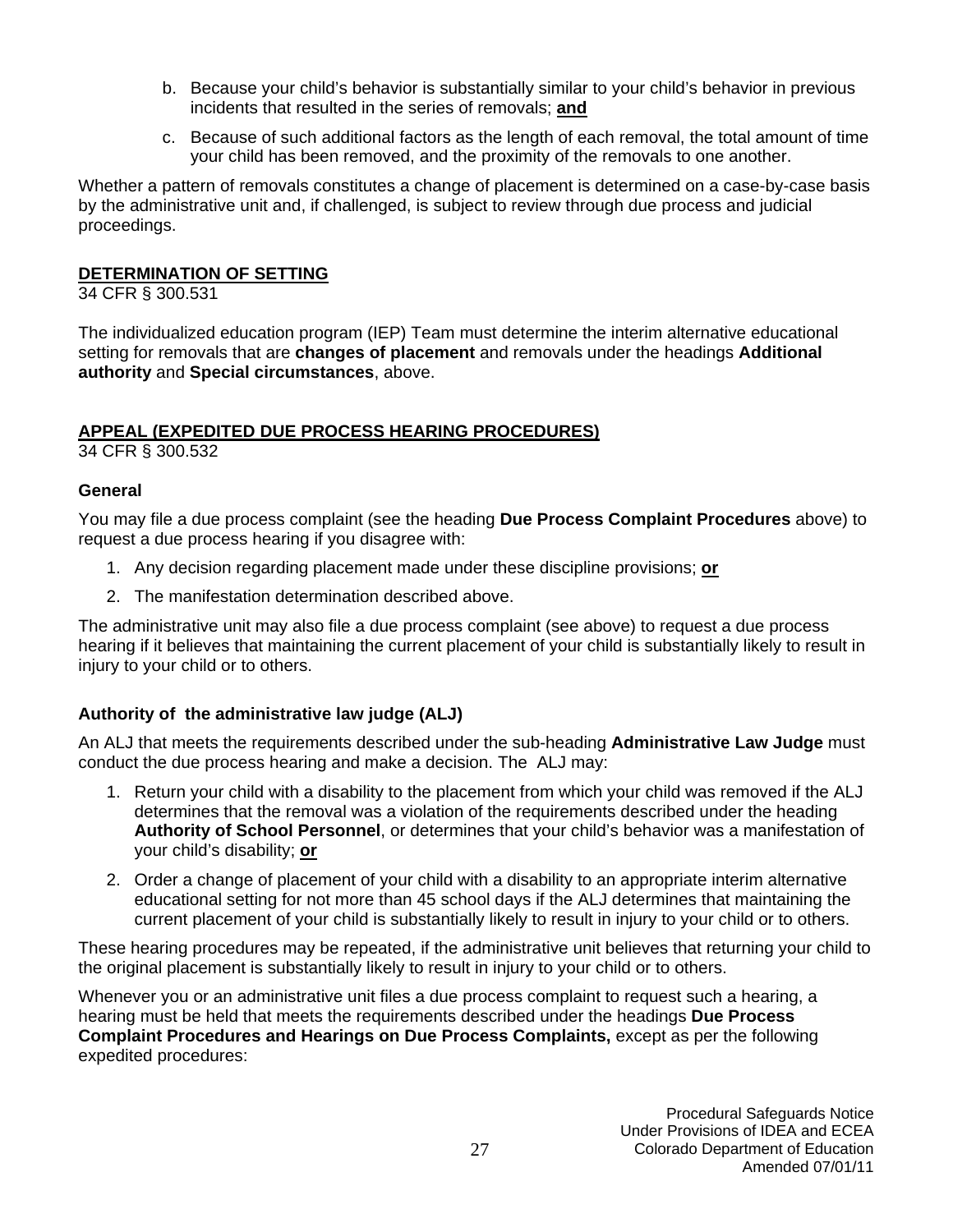- 1. The CDE must arrange for an expedited hearing, which must occur within **20** school days of the date the due process complaint requesting the hearing is filed, and the ALJ must make a determination within **10** school days after the hearing.
- 2. Unless you and the administrative unit agree in writing to waive the meeting, or agree to use mediation, a resolution meeting must occur within **seven** calendar days of receiving notice of the due process complaint. The hearing may proceed unless the matter has been resolved to the satisfaction of both parties within **15** calendar days of receipt of the due process complaint.
- 3. A State may establish different procedural rules for expedited due process hearings than it has established for other due process hearings, but except for the timelines, those rules must be consistent with the rules in this document regarding due process hearings.

A party may appeal the ALJ's decision in an expedited due process hearing in the same way as they may for decisions in other due process hearings (see **Appeals**, above).

### **PLACEMENT DURING APPEALS**

34 CFR §300.533

When, as described above, you or administrative unit has filed a due process complaint related to disciplinary matters, your child must (unless you and administrative unit agree otherwise) remain in the interim alternative educational setting pending the decision of the ALJ, or until the expiration of the time period of removal as provided for and described under the heading **Authority of School Personnel**, whichever occurs first.

### **PROTECTIONS FOR CHILDREN NOT YET ELIGIBLE FOR SPECIAL EDUCATION AND RELATED SERVICES**

34 CFR §300.534

### **General**

If your child has not been determined eligible for special education and related services and violates a code of student conduct, but the administrative unit had knowledge (as determined below) before the behavior that brought about the disciplinary action occurred, that your child was a child with a disability, then your child may assert any of the protections described in this notice.

### **Basis of knowledge for disciplinary matters**

An administrative unit must be deemed to have knowledge that your child is a child with a disability if, *before* the behavior that brought about the disciplinary action occurred:

- 1. You expressed concern in writing to supervisory or administrative personnel of the appropriate educational agency, or to your child's teacher that your child is in need of special education and related services;
- 2. You requested an evaluation related to eligibility for special education and related services under Part B of the IDEA; **or**
- 3. Your child's teacher, or other administrative unit personnel expressed specific concerns about a pattern of behavior demonstrated by your child directly to the administrative unit's director of special education or to other supervisory personnel of the administrative unit.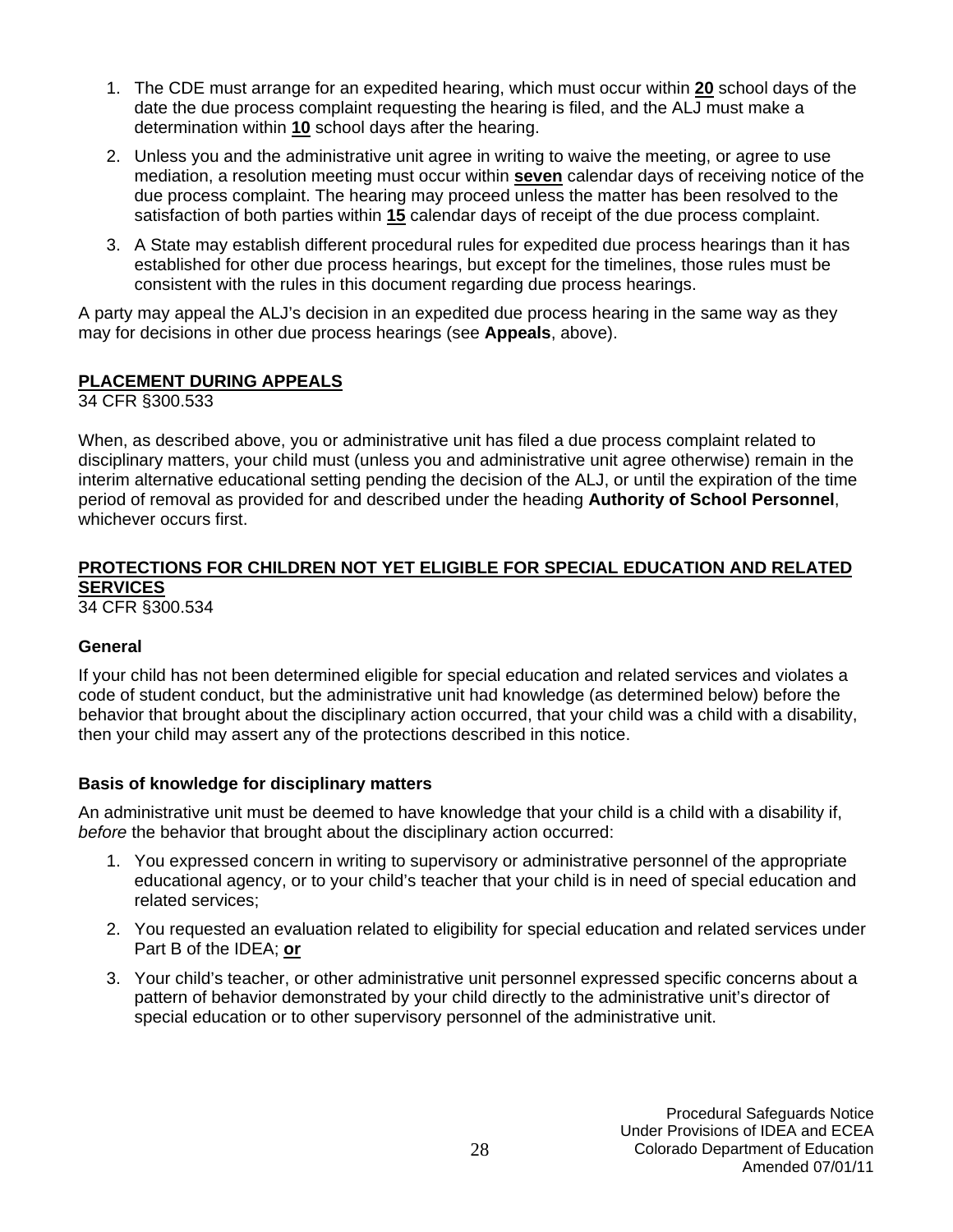### **Exception**

An administrative unit would not be deemed to have such knowledge if:

- 1. You have not allowed an evaluation of your child or you have refused special education services; **or**
- 2. Your child has been evaluated and determined to not be a child with a disability under Part B of the IDEA.

### **Conditions that apply if there is no basis of knowledge**

If prior to taking disciplinary measures against your child, an administrative unit does not have knowledge that the child is a child with a disability, as described above under the sub-headings **Basis of knowledge for disciplinary matters** and **Exception**, your child may be subjected to the disciplinary measures that are applied to children without disabilities who engaged in comparable behaviors.

However, if a request is made for an evaluation of your child during the time period in which your child is subjected to disciplinary measures, the evaluation must be conducted in an expedited manner.

Until the evaluation is completed, your child remains in the educational placement determined by school authorities, which can include suspension or expulsion without educational services.

If your child is determined to be a child with a disability, taking into consideration information from the evaluation conducted by the administrative unit and information provided by you, the administrative unit must provide special education and related services in accordance with Part B of the IDEA, including the disciplinary requirements described above.

### **REFERRAL TO AND ACTION BY LAW ENFORCEMENT AND JUDICIAL AUTHORITIES** 34 CFR §300.535

### **Part B of the IDEA does not:**

- 1. Prohibit an agency from reporting a crime committed by a child with a disability to appropriate authorities; **or**
- 2. Prevent State law enforcement and judicial authorities from exercising their responsibilities with regard to the application of Federal and State law to crimes committed by a child with a disability.

### **Transmittal of records**

If an administrative unit reports a crime committed by a child with a disability, the administrative unit:

- 1. Must ensure that copies of the child's special education and disciplinary records are transmitted for consideration by the authorities to whom the agency reports the crime; **and**
- 2. May transmit copies of the child's special education and disciplinary records only to the extent permitted by the Family Educational Rights and Privacy Act (FERPA).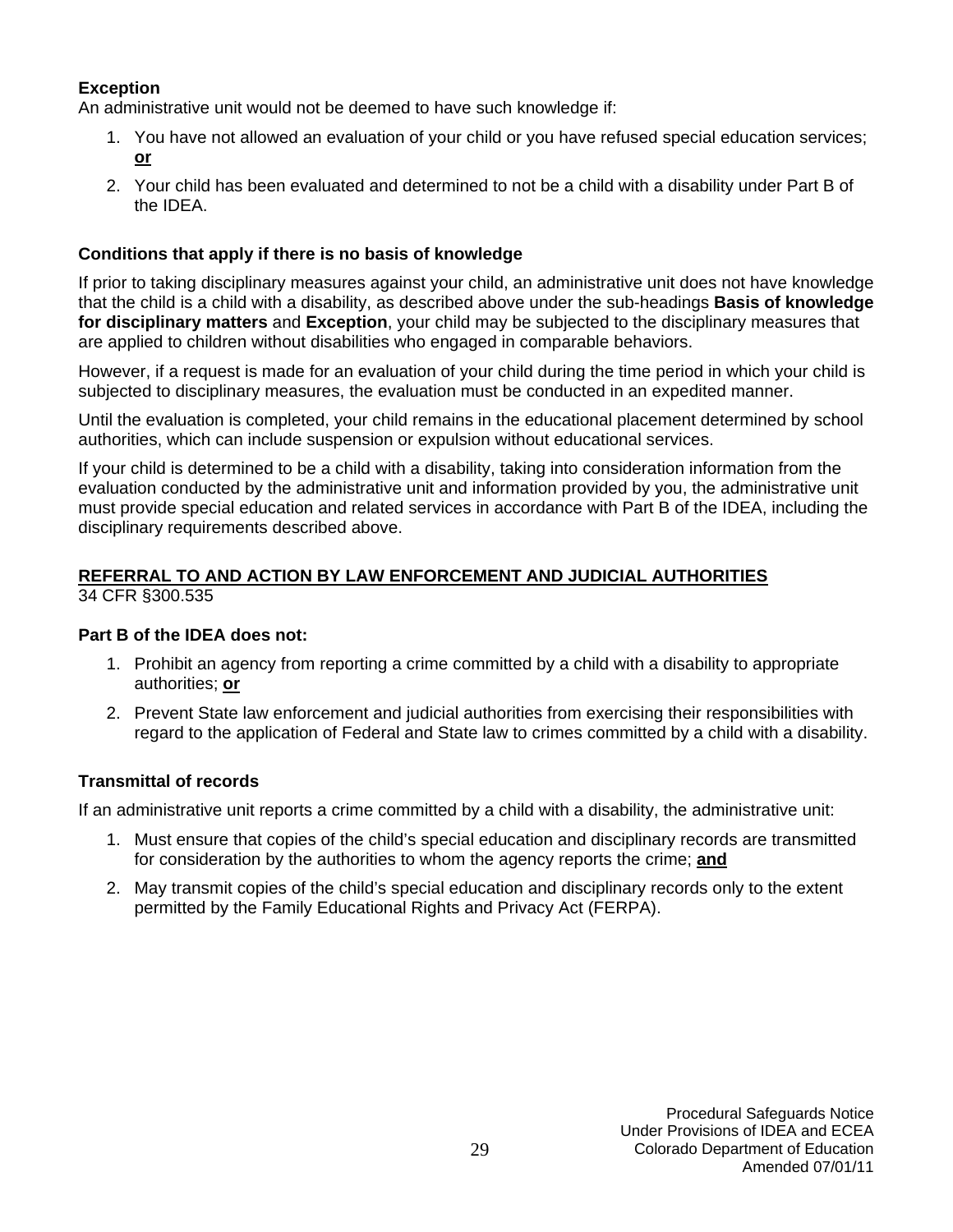### **REQUIREMENTS FOR UNILATERAL PLACEMENT BY PARENTS OF CHILDREN IN PRIVATE SCHOOLS AT PUBLIC EXPENSE**

### **GENERAL**

34 CFR §300.148

Part B of the IDEA does not require an administrative unit to pay for the cost of education, including special education and related services, of your child with a disability at a private school or facility if the administrative unit made a free appropriate public education (FAPE) available to your child and you choose to place your child in a private school or facility. However, the administrative unit where the private school is located must include your child in the population whose needs are addressed under the Part B provisions regarding children who have been placed by their parents in a private school under 34 CFR §§300.131 through 300.144.

### **Reimbursement for private school placement**

If your child previously received special education and related services under the authority of an administrative unit, and you choose to enroll your child in a private preschool, elementary school, or secondary school without the consent of or referral by the administrative unit, a court or an administrative law judge (ALJ) may require the administrative unit to reimburse you for the cost of that enrollment if the court or ALJ finds that the agency had not made a free appropriate public education (FAPE) available to your child in a timely manner prior to that enrollment and that the private placement is appropriate. An ALJ or court may find your placement to be appropriate, even if the placement does not meet the State standards that apply to education provided by the CDE and administrative units.

### **Limitation on reimbursement**

The cost of reimbursement described in the paragraph above may be reduced or denied:

- 1. If: (a) At the most recent individualized education program (IEP) meeting that you attended prior to your removal of your child from the public school, you did not inform the IEP Team that you were rejecting the placement proposed by the administrative unit to provide FAPE to your child, including stating your concerns and your intent to enroll your child in a private school at public expense; or (b) At least 10 business days (including any holidays that occur on a business day) prior to your removal of your child from the public school, you did not give written notice to the administrative unit of that information;
- 2. If, prior to your removal of your child from the public school, the administrative unit provided prior written notice to you, of its intent to evaluate your child (including a statement of the purpose of the evaluation that was appropriate and reasonable), but you did not make the child available for the evaluation; **or**
- 3. Upon a court's finding that your actions were unreasonable.

However, the cost of reimbursement:

- 1. Must not be reduced or denied for failure to provide the notice if: (a) The administrative unit prevented you from providing the notice; (b) You had not received notice of your responsibility to provide the notice described above; or (c) Compliance with the requirements above would likely result in physical harm to your child; **and**
- 2. May, in the discretion of the court or an ALJ, not be reduced or denied for your failure to provide the required notice if: (a) You are not literate or cannot write in English; or (b) Compliance with the above requirement would likely result in serious emotional harm to your child.